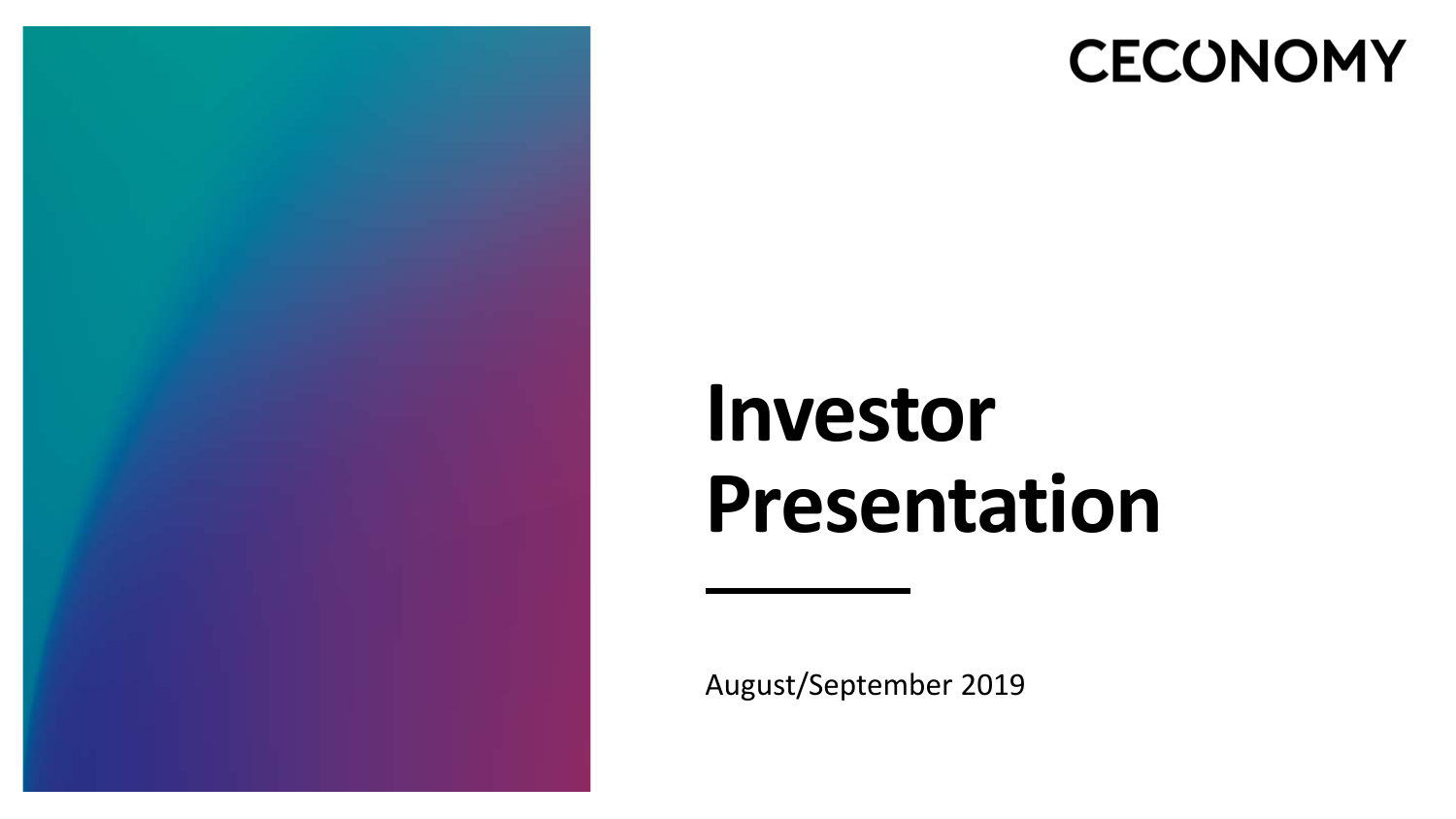## **DISCLAIMER AND NOTES**

#### **BY ACCESSING THIS PRESENTATION YOU AGREE TO THE FOLLOWING RESTRICTIONS**

This document and the presentation to which it relates is intended for information only, does not constitute a prospectus or similar document and should not be treated as investment advice. It is not intended and should not be construed as an offer for sale, or as a solicitation of an offer to purchase or subscribe to, any securities in any jurisdiction. Neither this presentation nor anything contained therein shall form the basis of, or be relied upon in connection with, any commitment or contract whatsoever. This presentation may not, at any time, be reproduced, distributed or published (in whole or in part) without prior written consent of CECONOMY AG ("**CECONOMY**").

Historical financial or operative information contained in this presentation, if not taken or derived from our accounting records or our management reporting or unless otherwise stated, is taken or derived from the unaudited combined financial statements of CECONOMY for the respective period and not from the consolidated (interim) financial statements of the former METRO Group. The combined financial statements of CECONOMY have not been audited and may also deviate substantially from

(segmental or other) information in the consolidated financial statements of the former METRO Group and, thus, may not be fully comparable to such financial statements. Historical information contained in this presentation which is not taken or derived from the unaudited combined financial statements is mostly based on or derived from the consolidated (interim) financial statements for the respective period. Financial information with respect to the business of MediaMarktSaturn Retail Group is particularly based on or derived from the segment reporting contained in these financial statements. In addition, the historical financial and operative information included in this presentation is not necessarily indicative for the operational results, the financial position and/or the cash flow of the CECONOMY business on a stand-alone basis neither in the past nor in the future and may, in particular, deviate from any historical financial information based on corresponding combined financial statements with respect to the CECONOMY business. Given the aforementioned uncertainties, readers are cautioned not to place undue reliance on any of this information. No representation or warranty is given and no liability is assumed by CECONOMY, express or implied, as to the accuracy, correctness or completeness of the information contained in this presentation. All numbers shown are before special items, unless otherwise stated. All amounts are stated in million euros (€ million) unless otherwise indicated. Amounts below €0.5 million are rounded and reported as 0. Rounding differences may occur.

This presentation contains certain supplemental financial or operative measures that are not calculated in accordance with IFRS and are therefore considered as non-IFRS measures. We believe that such non-IFRS measures used, when considered in conjunction with (but not in lieu of) other measures that are computed in accordance with IFRS, enhance the understanding of our business, results of operations, financial position or cash flows. There are, however, material limitations associated with the use of non-IFRS measures including (without limitation) the limitations inherent in the determination of relevant adjustments. The non-IFRS measures used by us may differ from, and not be comparable to, similarly-titled measures used by other companies.

To the extent that statements in this presentation do not relate to historical or current facts they constitute forward-looking statements. All forward-looking statements herein are based on certain estimates, expectations and assumptions at the time of publication of this presentation and there can be no assurance that these estimates, expectations and assumptions are or will prove to be accurate. Furthermore, the forward-looking statements are subject to risks and uncertainties including (without limitation) future market and economic conditions, the behaviour of other market participants, investments in innovative sales formats, expansion in online and multichannel sales activities, integration of acquired businesses and achievement of anticipated cost savings and productivity gains, and the actions of public authorities and other third parties, many of which are beyond our control, that could cause actual results, performance or financial position to differ materially from any future results, performance or financial position expressed or implied in this presentation. Accordingly, no representation or warranty (express or implied) is given that such forward-looking statements, including the underlying estimates, expectations and assumptions, are correct or complete. Readers are cautioned not to place reliance on these forward-looking statements.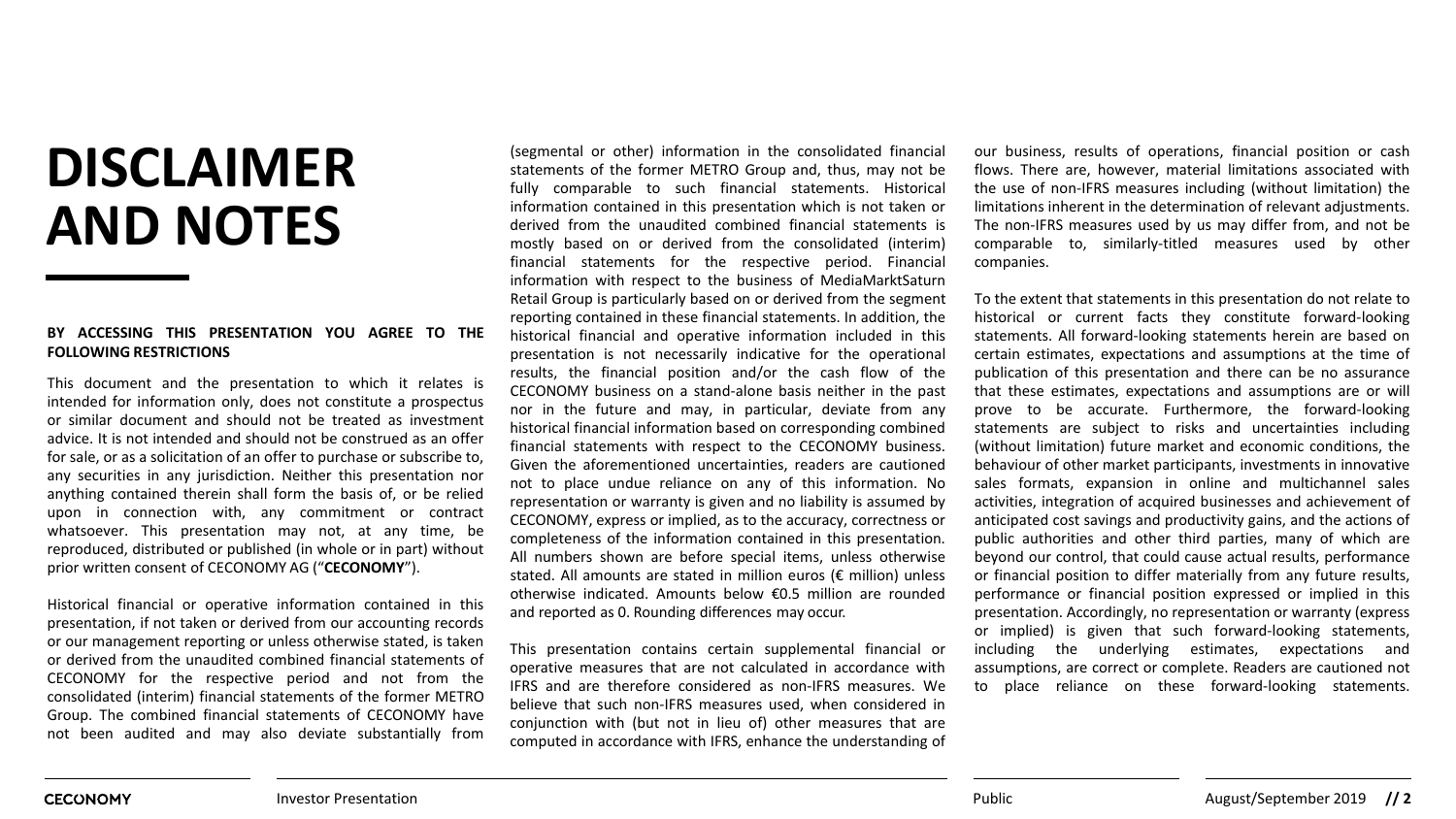## **Disclaimer and Notes (cont'd)**

We do not undertake any obligation to publicly update any forward-looking statements or to conform them to events or circumstances after the date of this presentation. This presentation contains forecasts, statistics, data and other information relating to markets, market sizes, market shares, market positions and other industry data on the Company's business and markets (together the "**market data**") provided by third party sources as interpreted by us. This market data is, in part, derived from published research and additional market studies prepared primarily as a research tool and reflects estimates of market conditions based on research methodologies including primary research, secondary sources and econometric modelling. We want to point out that part of the market data used has been collected in the framework of a market survey carried out as a panel observation. The panel is a regular survey monitoring sales of specific products and product categories, using a range of distribution channels including internet, retail outlets (e.g. high street, mail order) and companies (e.g. resellers). The market data does not represent actual sales figures globally or in any given country; rather, the market data represents a statistical projection of sales in a given territory and is subject to the limitations of statistical error and adjustments at any time (e.g. reworks, changes in panel structure). The representativeness of the market data may be impacted by factors such as product categorisation, channel distribution and supplier universe identification and statistical sampling and extrapolation methodologies. The market data presented is based on statistical methods and extrapolation. In addition, market research data and trend information as interpreted or used by

CECONOMY is based on certain estimates and assumptions and there can be no assurance that these estimates and assumptions as well as any interpretation of the relevant information by CECONOMY are accurate. The market research institutes which data CECONOMY used as basis for this presentation are neither registered broker dealers nor financial advisors and the permitted use of any market research data does not constitute financial advise or recommendations.

CECONOMY operates, in part, in industries and channels for which it is difficult to obtain precise market data. Such market data should therefore be considered with caution and not be solely relied on as market studies are often based on information and assumptions that may be inaccurate or inappropriate, and their methodology is inherently predictive and speculative. We have no reason to believe that such information is false or misleading or that any material fact has been omitted that would render such information false or misleading. Our own estimates have not been checked or verified externally. They may differ from estimates made by competitors of our group or from future studies conducted by market research institutes or other independent sources. Information prepared by third parties has not been independently verified by us or any other party.

Therefore you acknowledge that the market data presented is based on statistical methods and extrapolation and so due to the nature of such data no guarantee for completeness and accuracy can be given by us or any third party. Neither we nor any third party, including those third parties whose data is cited in this

presentation, warrant that the data collected, processed and analysed by it in accordance with the rules and methods of market and social research, will be able to be used by in a specific way, in particular not in the legal sense of an expert report. It should be noted that all liability for completeness and correctness of the information provided by us or any third party is explicitly excluded. Under no circumstance shall a third party whose data is cited in this presentation be liable for damages incurred through or in connection with your or our interpretation of the provided information. Neither we nor any third party shall be responsible for any loss or damage arising out of your or our use or reliance upon the information contained herein, or for actions of and decisions taken by us, you or any third parties that receive this information. Neither we nor any third party give any representations as to the accuracy of the market data included in this presentation. The third parties whose data is cited in this presentation are neither registered broker-dealers nor financial advisors and the permitted use of any market research data does not constitute financial advice or recommendations.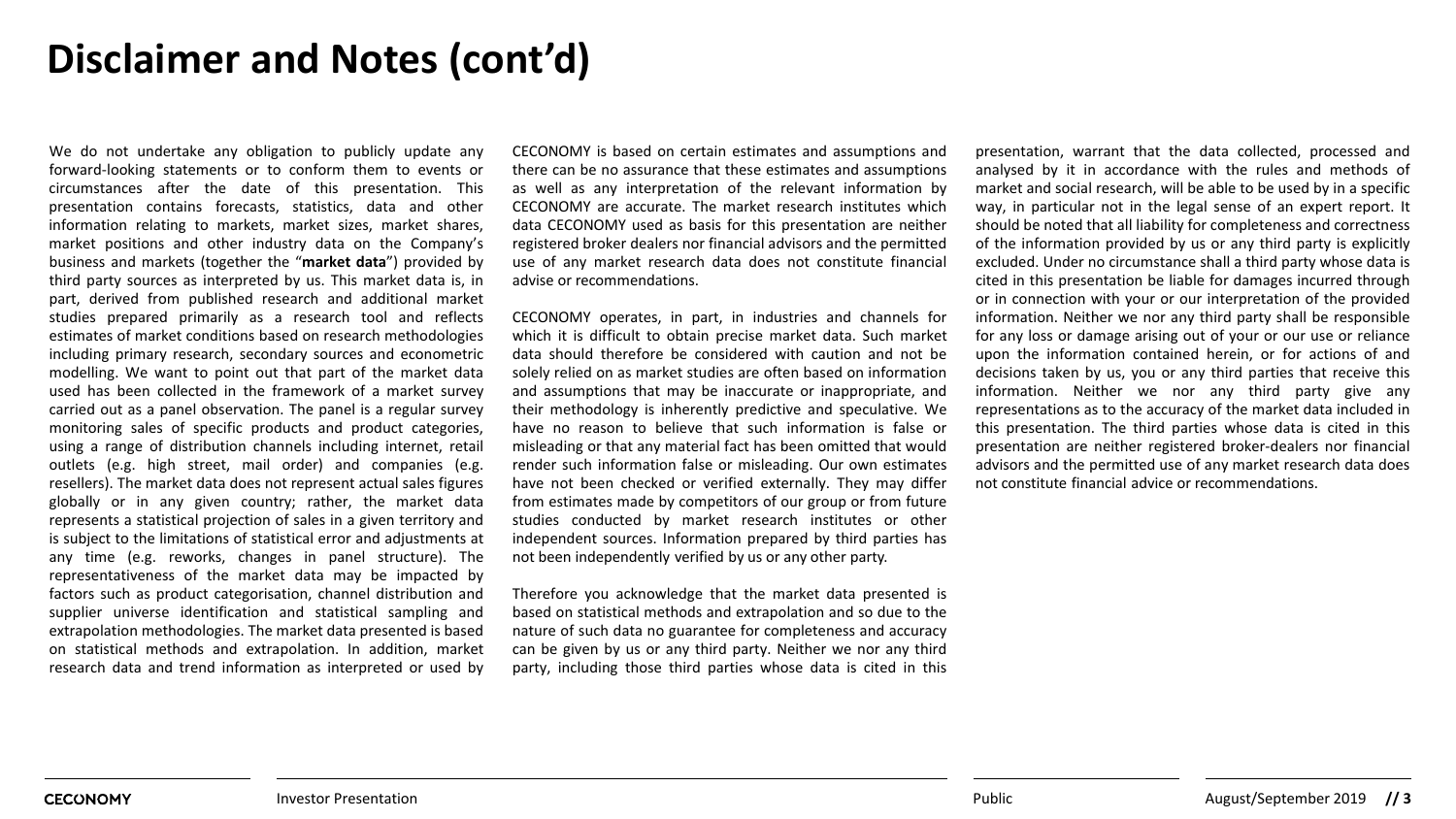

## **CECONOMY at a glance**

## **Q3 18/19 Trading & Outlook**

**Strategic Update**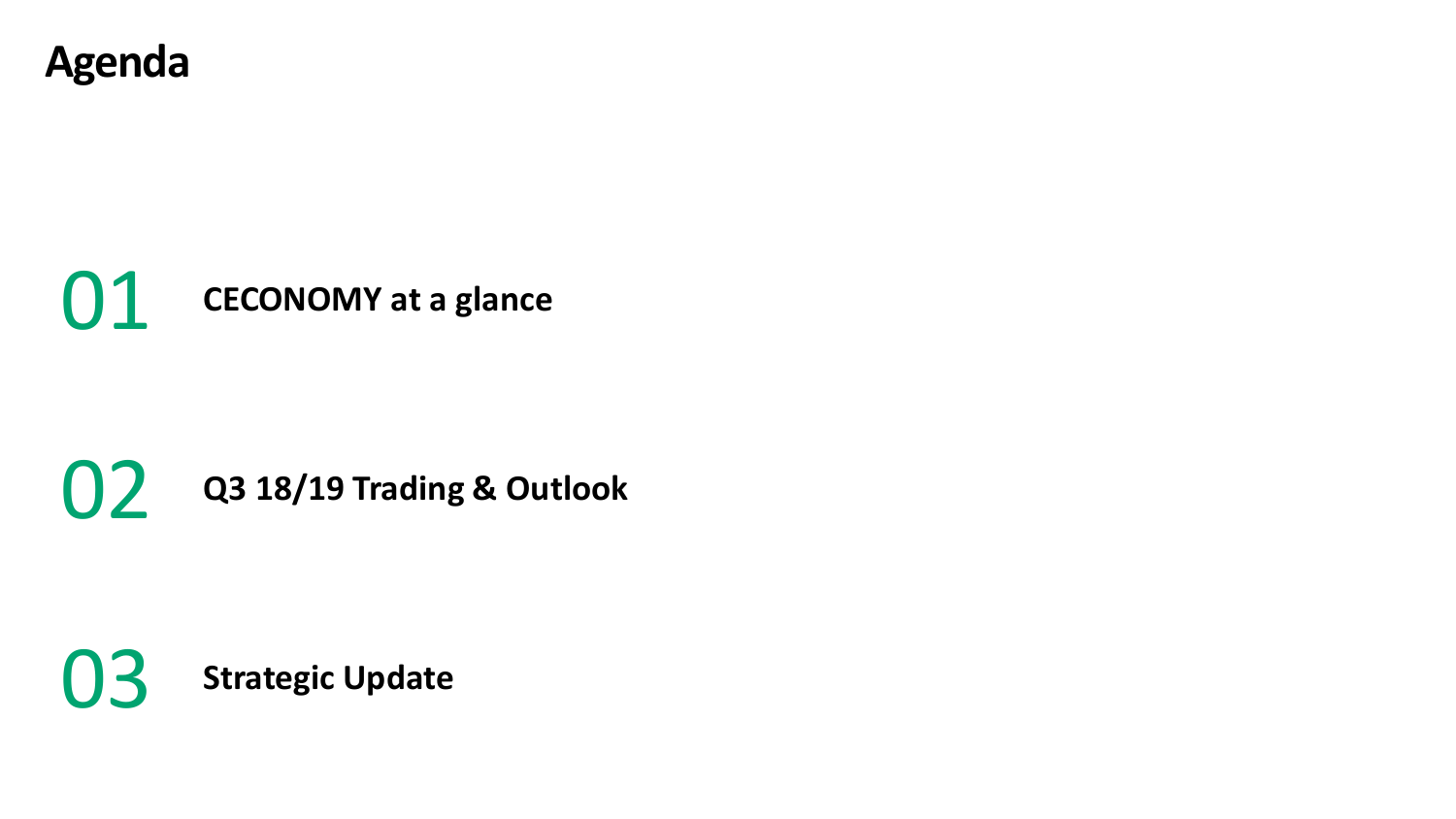# CECONOMY at a glance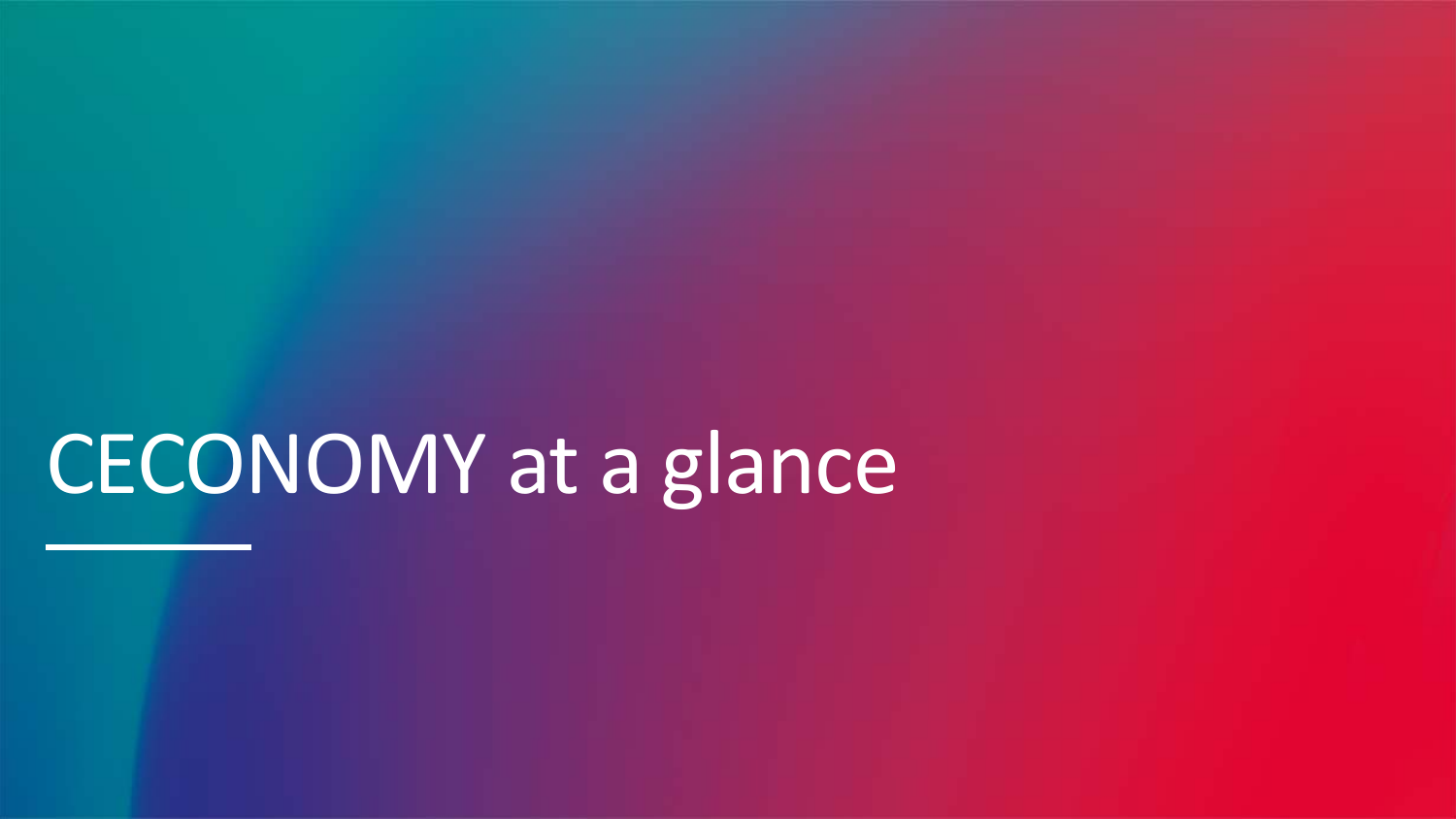## **CECONOMY at a glance**



<sup>1</sup>Calculated on the basis of the number of voting rights in disclosures pursuant to section 40 para. 1 sentence 1 WpHG; <sup>2</sup>Telecommunication devices such as iPads without SIM card included; <sup>3</sup>Includes in essence Photo&Of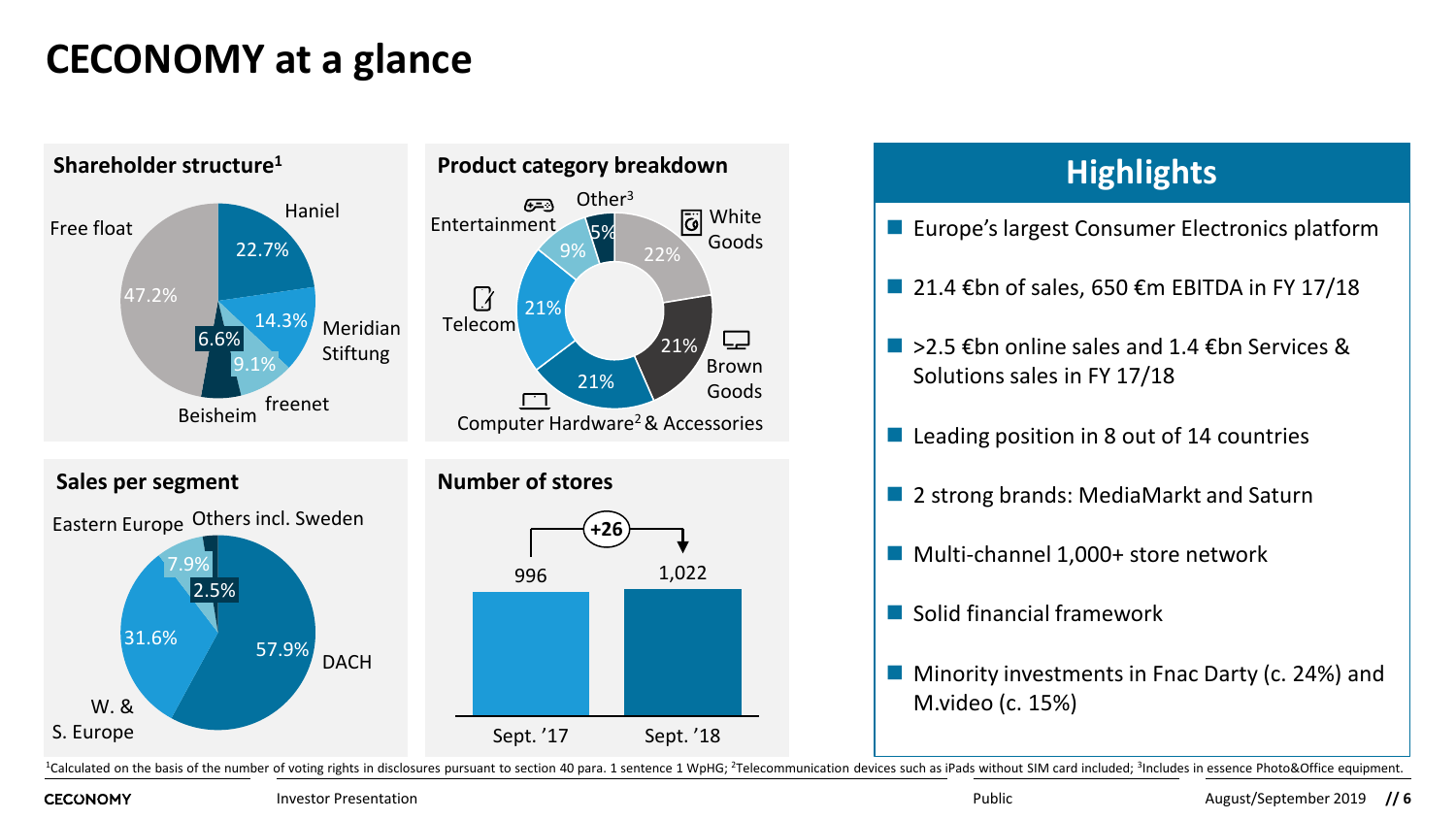## **Solid progress in the Online and Services & Solutions business**



Note: Business figures represent the continuing operations of CECONOMY, i.e. excl. the Russian MediaMarkt business. CRM data for Poland not included due to change to new CRM IT platform.

**CECONOMY** 

Investor Presentation **Public** Public **Public Public Public Public Public Public Public Public Public Public Public Public Public Public Public Public Public Public Public Public Public Public Public Public Public Public P**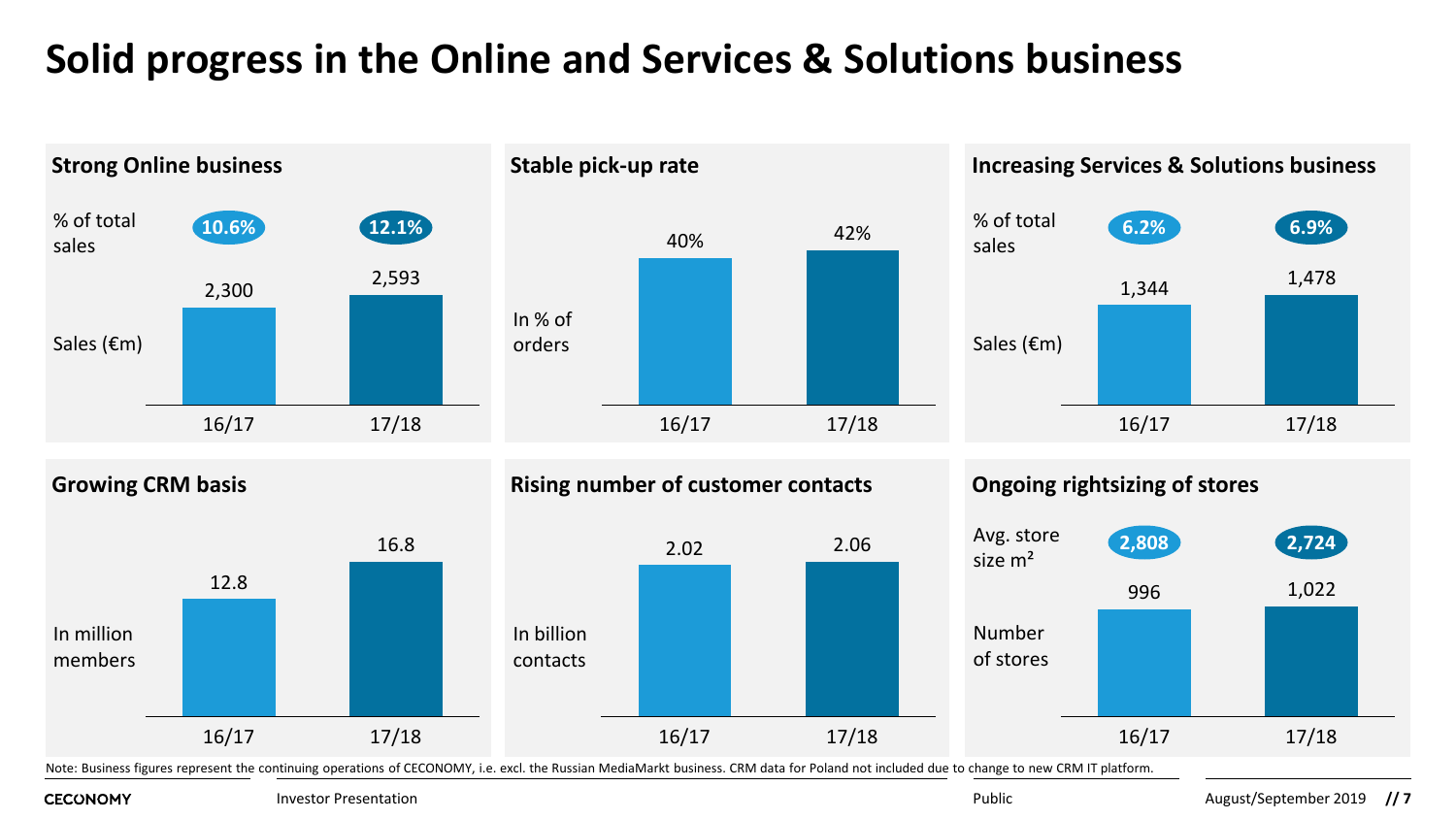## **New leadership teams at CECONOMY and MediaMarktSaturn in place**

![](_page_7_Figure_1.jpeg)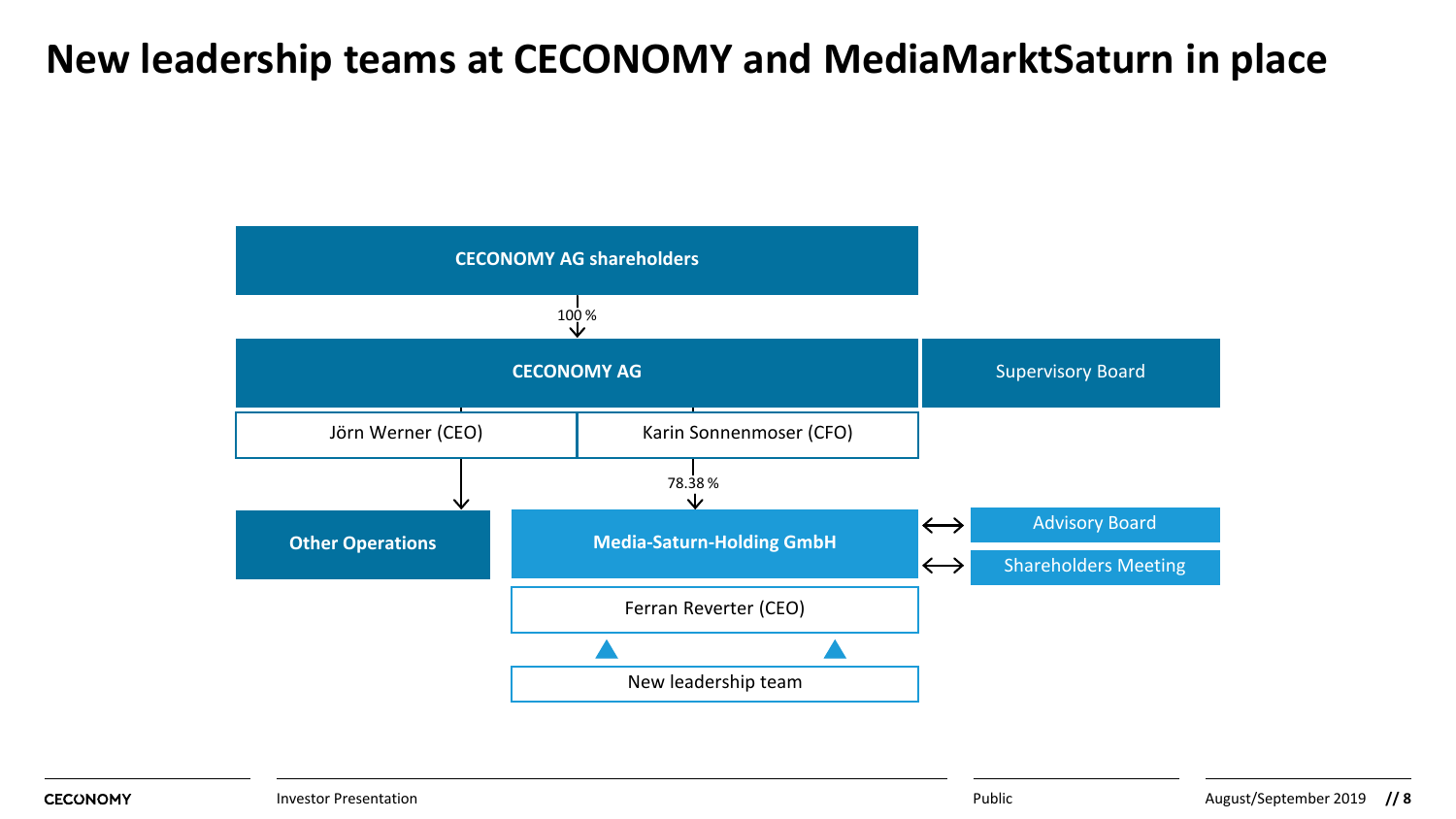## **Why invest in CECONOMY?**

| #1                                                                                     | #2                                                                 | #3                                                                                                                             | #4                                                                                                                                                       |
|----------------------------------------------------------------------------------------|--------------------------------------------------------------------|--------------------------------------------------------------------------------------------------------------------------------|----------------------------------------------------------------------------------------------------------------------------------------------------------|
| <b>CECONOMY IS THE</b><br><b>LEADER IN</b><br><b>MULTI-CHANNEL</b><br><b>AND SCALE</b> | <b>CECONOMY HAS A</b><br><b>STRONG</b><br><b>FINANCIAL PROFILE</b> | <b>CECONOMY HAS</b><br>THE POTENTIAL TO<br><b>INCREASE</b><br><b>MARGINS AND</b><br><b>FREE CASH FLOW</b><br><b>GENERATION</b> | <b>CECONOMY HAS</b><br>THE POTENTIAL TO<br><b>LEAD THE RETAIL</b><br><b>CONSOLIDATION</b><br><b>AND</b><br><b>TRANSFORMATION</b><br><b>IN THE FUTURE</b> |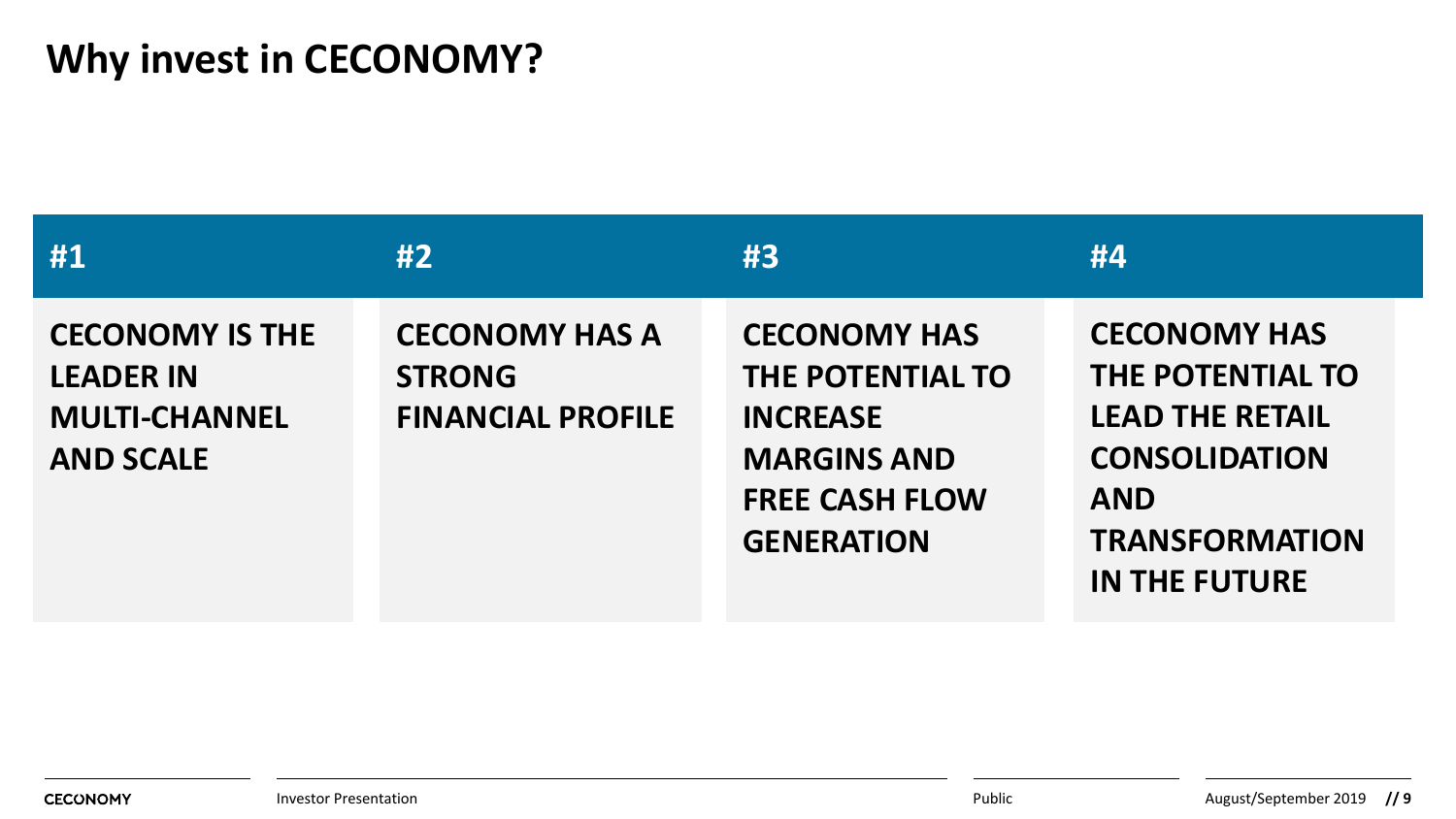## **Mid-term targets**

![](_page_9_Figure_1.jpeg)

<sup>1</sup>At constant currency before portfolio effects. CAGR = Compound Annual Growth Rate. <sup>2</sup> Cash investments. <sup>3</sup> Free Cash Flow conversion defined as EBITDA less cash investments plus/minus changes in net working capital di

**CECONOMY**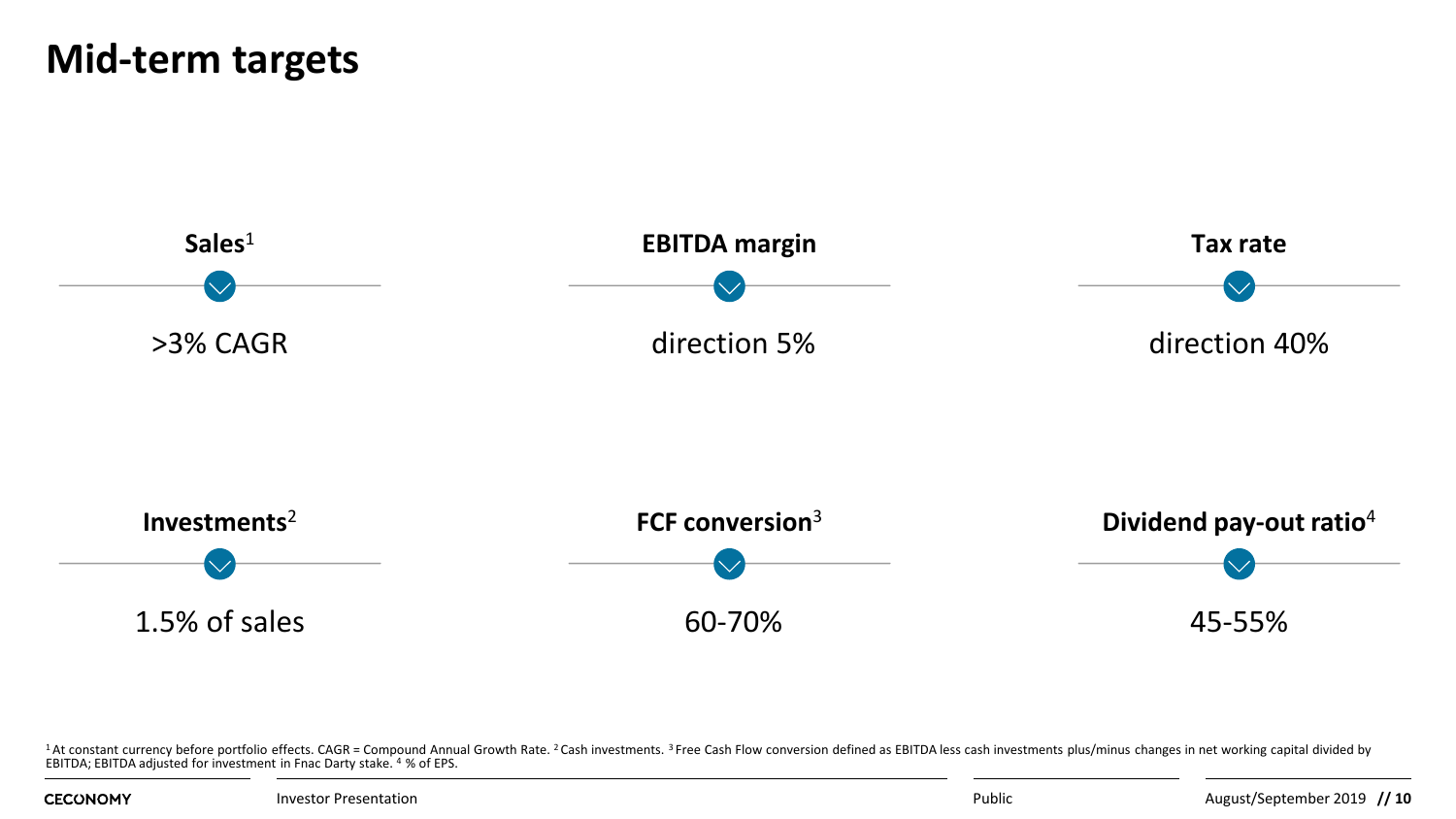# Q3 18/19 Trading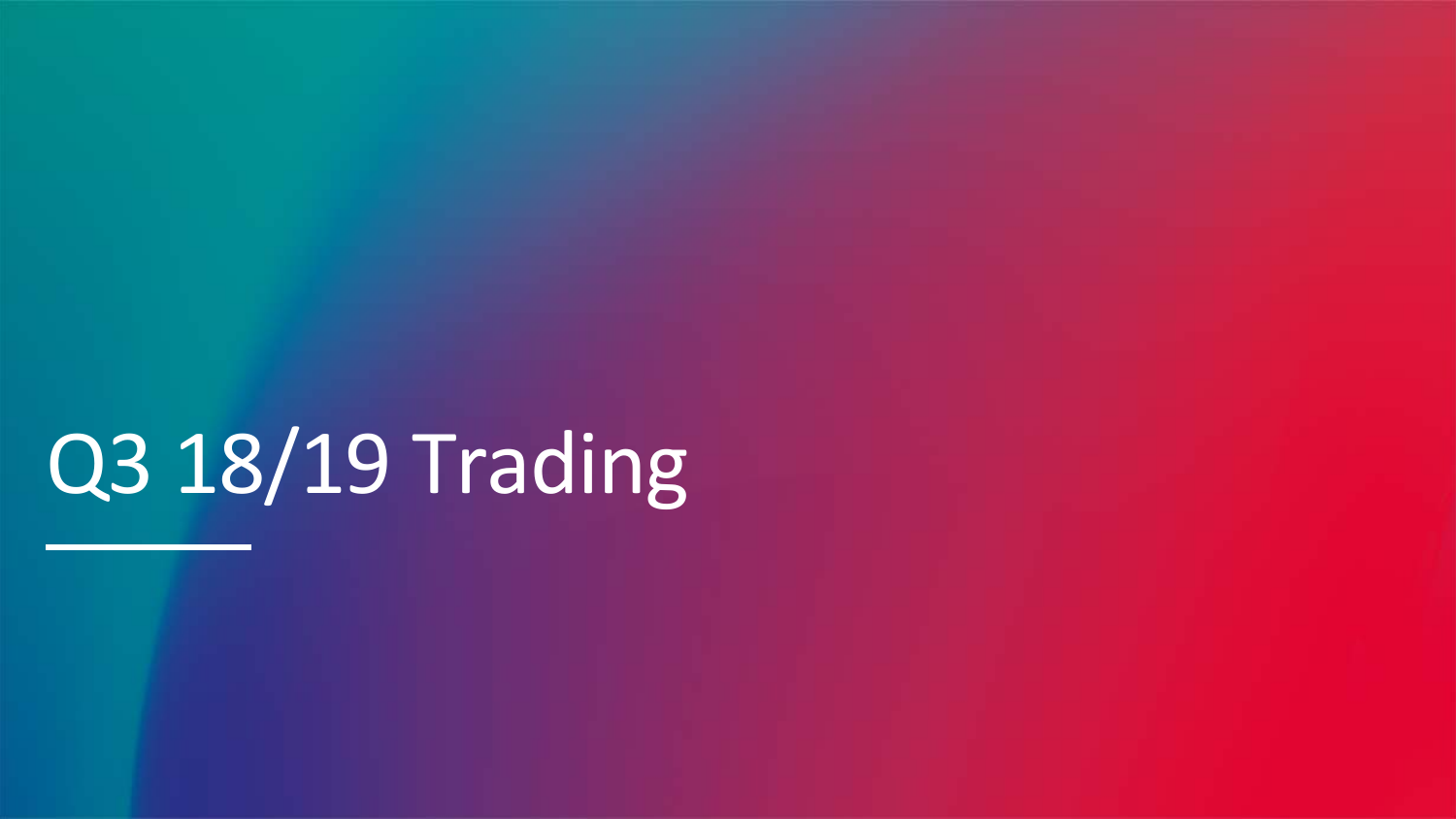## **Solid results in Q3, despite facing a lower gross margin which was partly compensated by operational cost savings**

![](_page_11_Figure_1.jpeg)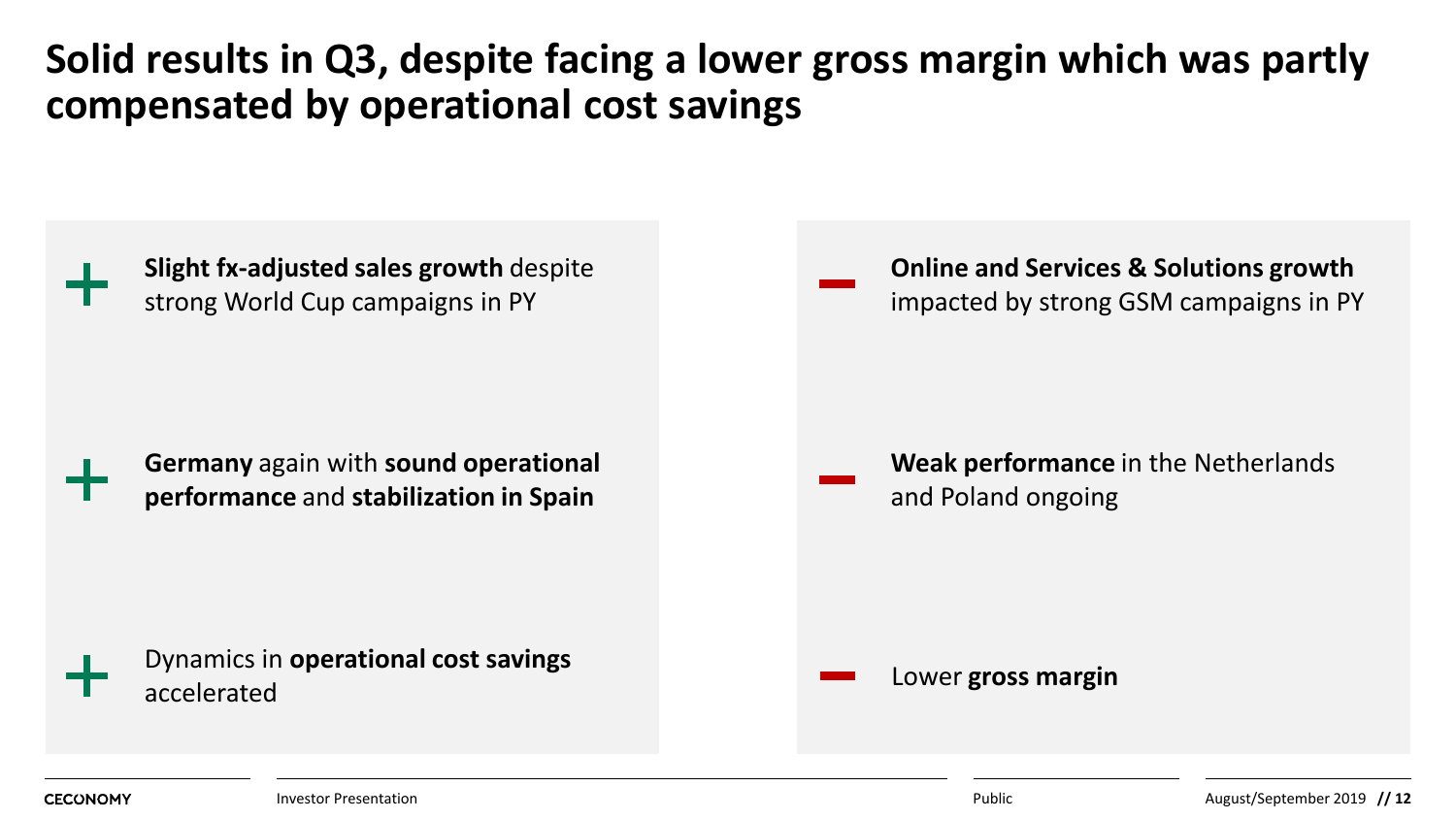## **Q3 performance supports achievement of full-year targets**

![](_page_12_Figure_1.jpeg)

 $\bigcirc$  **Adj. EBITDA\***<br>
excl. Fnac Darty<br>  $-16 \text{ } \in \mathsf{m}$  below PY

**excl. Fnac Darty**

 $-45 \text{ } \epsilon \text{m}$   $^{Addj. EBIT*}$ 

**excl. Fnac Darty –15 €m below PY**

\*Adjusted EBIT/DA excl. expenses in connection with the reorganization and efficiency program and management changes. Note: Change in Net Working Capital (NWC) acc. to Cash Flow Statement. PY = prior year.

**CECONOMY**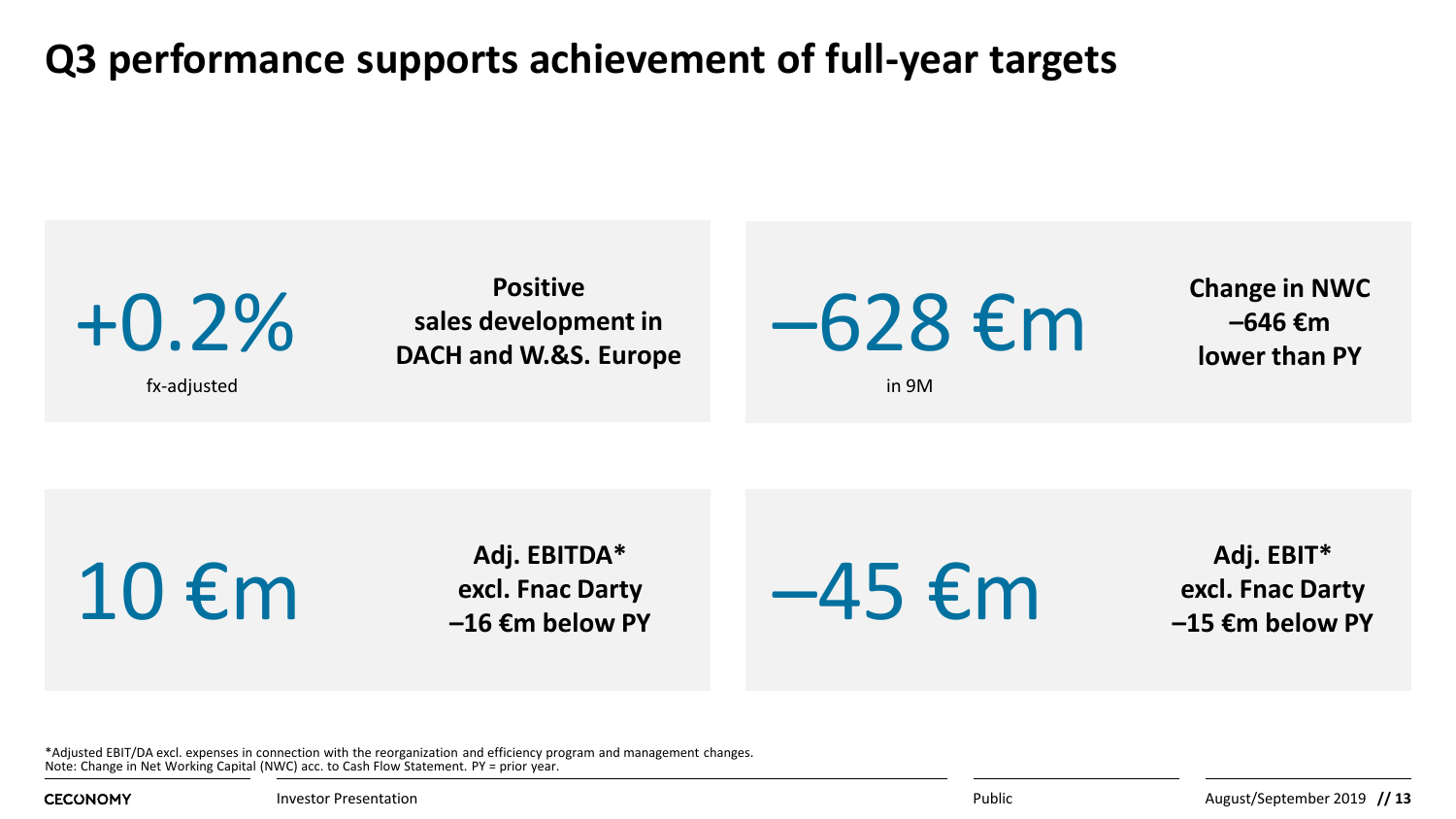## **Slight sales increase driven by DACH and Western & Southern Europe**

![](_page_13_Figure_1.jpeg)

## **Overall market share gains per 9M DACH:** Successful VAT campaign in Germany and Easter business offset strong World Cup campaigns in PY; Switzerland impacted by store closure in previous quarter ■ Western & Southern Europe: Italy benefited from solid Online business and strong campaigns; Netherlands still impacted by competitive environment **Eastern Europe:** Ongoing sales decline in Poland; Turkey with solid growth **D** Others: Lower sales in Sweden

#### **CECONOMY**

**Investor Presentation Public**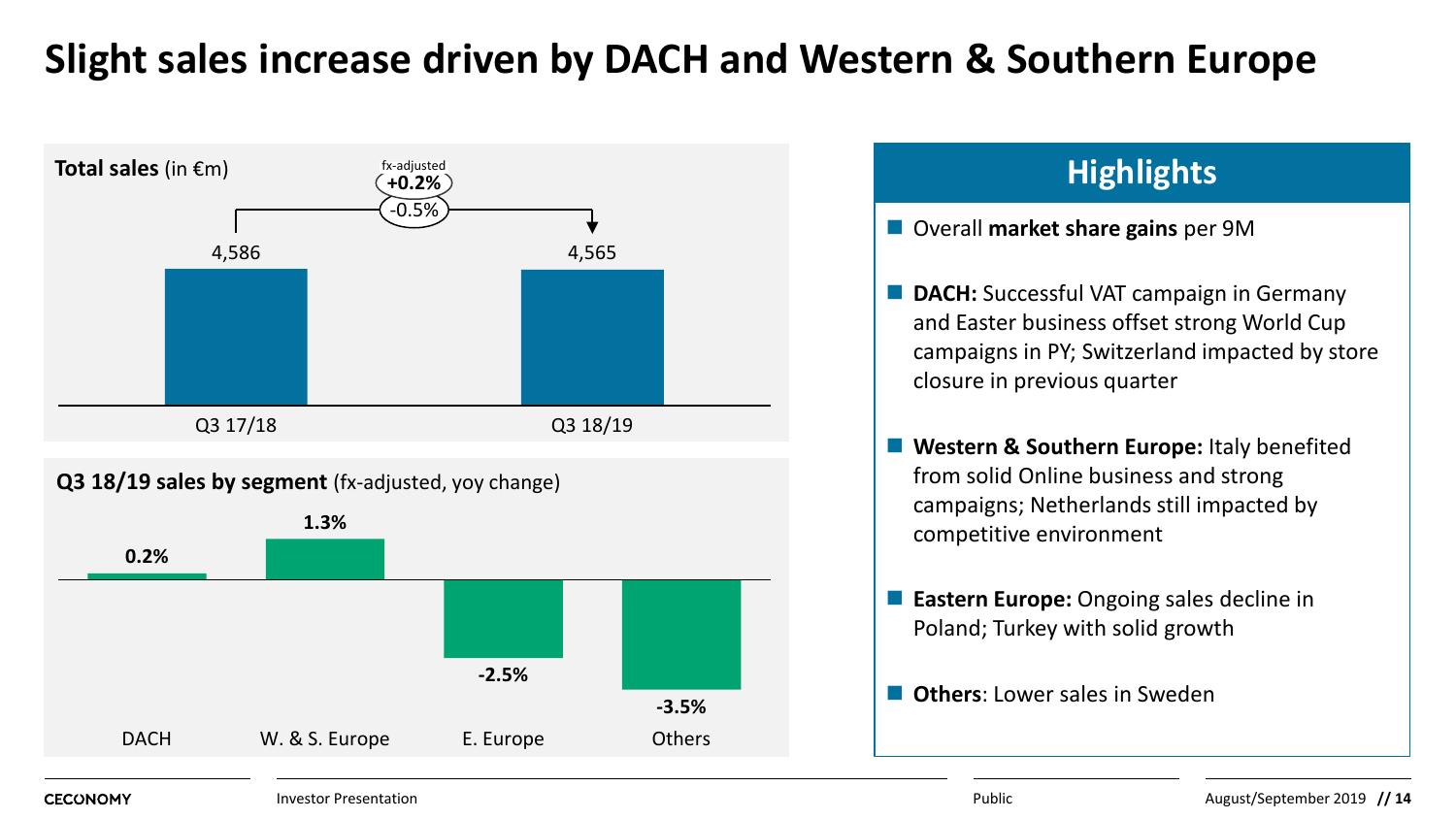## **Online and Services & Solutions impacted by strong campaigns in PY**

![](_page_14_Figure_1.jpeg)

### **Highlights**

- **Slower online growth**, esp. in Germany, mainly due to strong GSM mobile campaigns in PY and reduced free shipping offers
- Online LTM accounted for **13.6% of total sales** vs. 11.7% in the prior-year period
- Higher pick-up rate in Q3 at around 46% vs. 40% in the prior-year period
- **Decline in Services & Solutions** especially due to strong GSM mobile campaign in PY
- Services & Solutions LTM accounted for **7.0% of total sales** vs. 6.8% in the prior-year period
- Services & Solutions sales **impacted by application of IFRS 15** (c. –60 €m)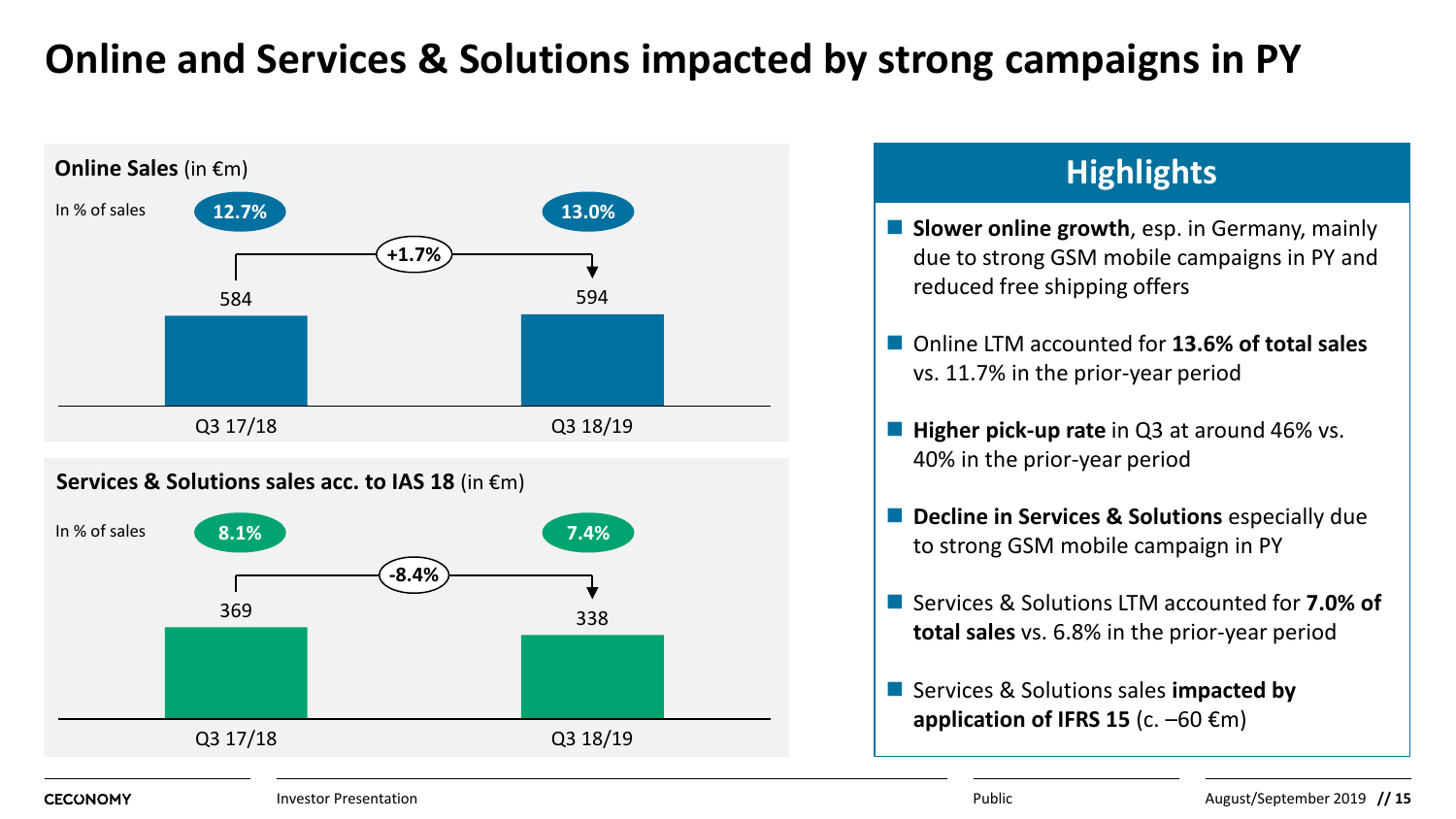## **Lower gross margin and high level of non-recurring items in PY partly compensated by positive operational cost development**

![](_page_15_Figure_1.jpeg)

### **Highlights**

- **DACH:** EBIT excl. non-recurring items in Germany above PY, supported especially by optimization of store personnel deployment
- Western & Southern Europe: Higher earnings in Spain, Netherlands could not reduce its earnings shortfall from H1
- **Eastern Europe:** Ongoing decline in Poland, Turkey impacted by high comps in PY
- **D** Others: Lower CECONOMY HQ expenses, earnings in Sweden broadly on PY's level
- **Positive effect from higher recognized income** for mobile contracts (IFRS 15), but **level of nonrecurring items significantly below PY level**

\*Adjusted EBIT excl. expenses in connection with the reorganization and efficiency program and management changes. \*\*Others: Including consolidation.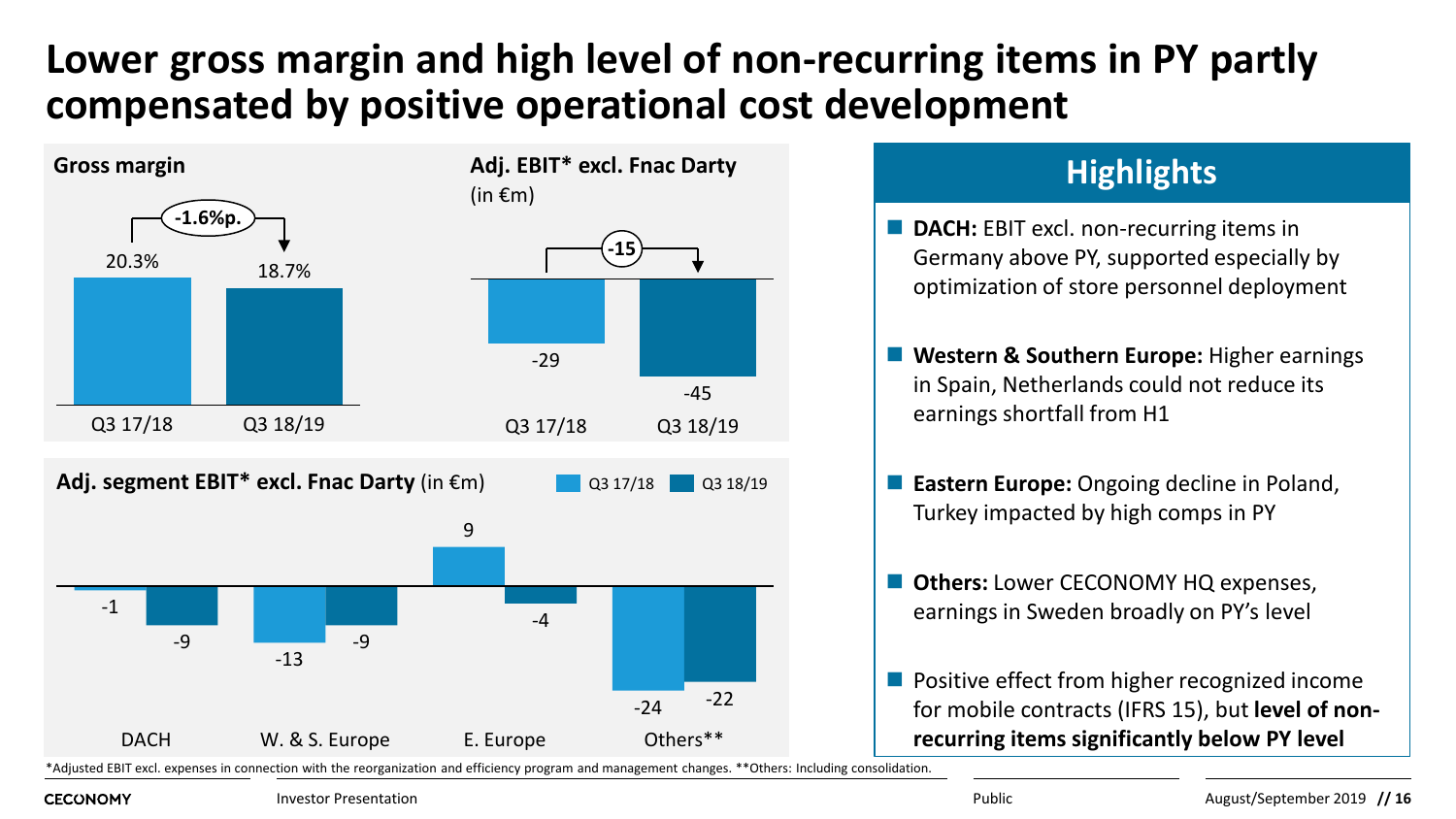## **Adjusted EBIT below PY as expected; restructuring-related expenses weigh on reported earnings**

**EBIT excl. Fnac Darty** (in €m)

![](_page_16_Figure_2.jpeg)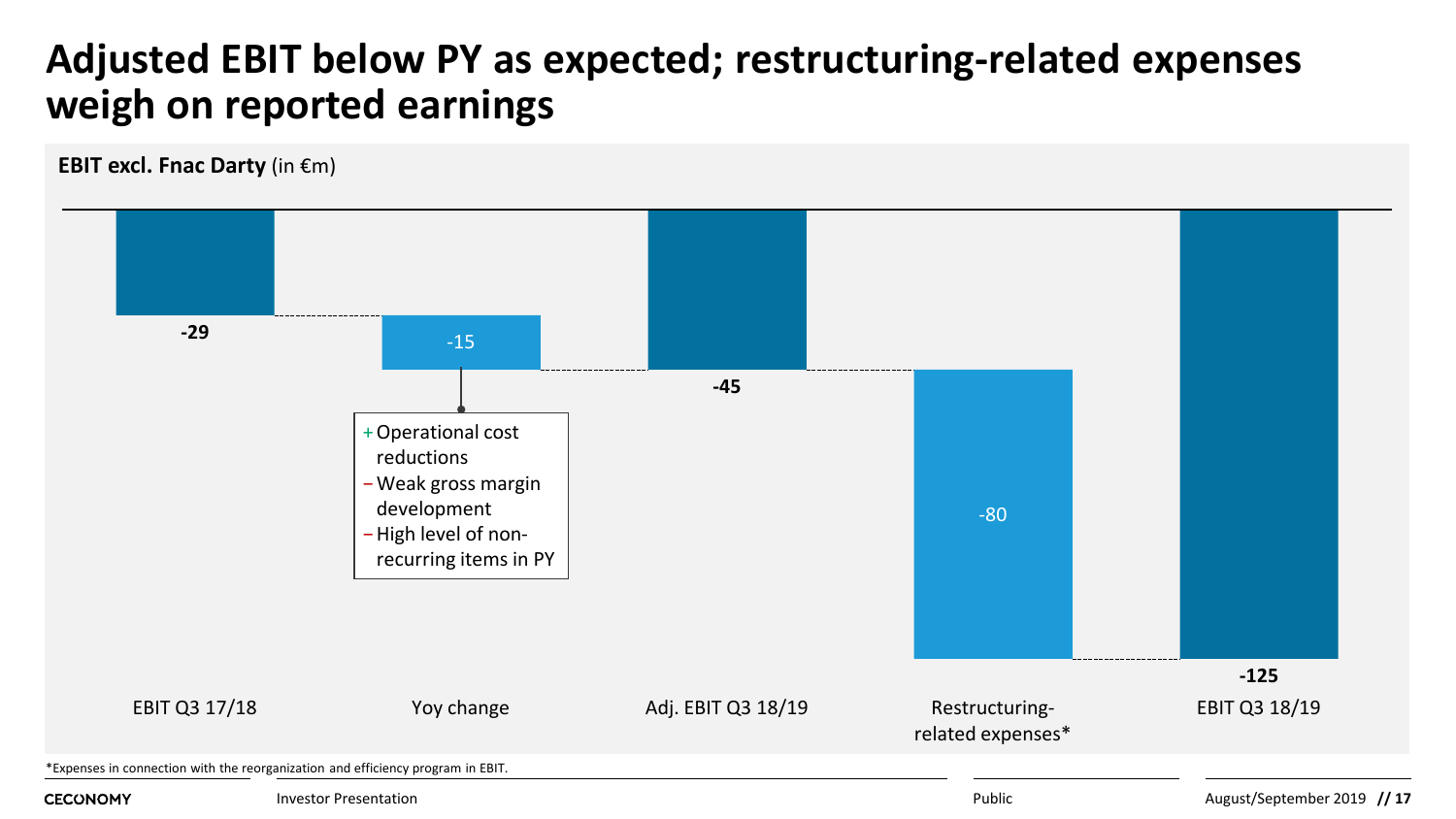## **EPS negatively impacted by restructuring-related expenses, partly offset by positive impact from METRO transaction**

| €m                            | Q3 17/18 | Q3 18/19 | Change    |
|-------------------------------|----------|----------|-----------|
| <b>EBITDA</b>                 | 26       | $-69$    | $-95$     |
| <b>EBIT</b>                   | $-30$    | $-126$   | -95       |
| <b>Net financial result</b>   | $-154$   | 12       | 166       |
| <b>Earnings before taxes</b>  | $-184$   | $-113$   | 70        |
| Income taxes                  | 93       | 51       | $-42$     |
| Tax rate                      | 50.8%    | 45.4%    | $-5.4%p.$ |
| Profit or loss for the period | $-90$    | $-62$    | 29        |
| Non-controlling interest      | 13       | $-14$    | $-27$     |
| Net result                    | $-104$   | $-48$    | 55        |
| EPS $(\epsilon)$              | $-0.32$  | $-0.13$  | 0.18      |

### **Highlights**

- Reported EBIT impacted by 80 **€m restructuring-related expenses**
- **Net financial result** with positive impact from transaction of 5.4% METRO stake; PY mainly impacted by impairment of METRO AG stake
- Tax rate in 9M 18/19 at 32.2%; PY impacted by METRO AG impairment; further improvement compared to H1 18/19 especially due to additional tax groups in Germany

Note: Reported EBIT/DA incl. Fnac Darty and incl. expenses in connection with the reorganization and efficiency program and management changes.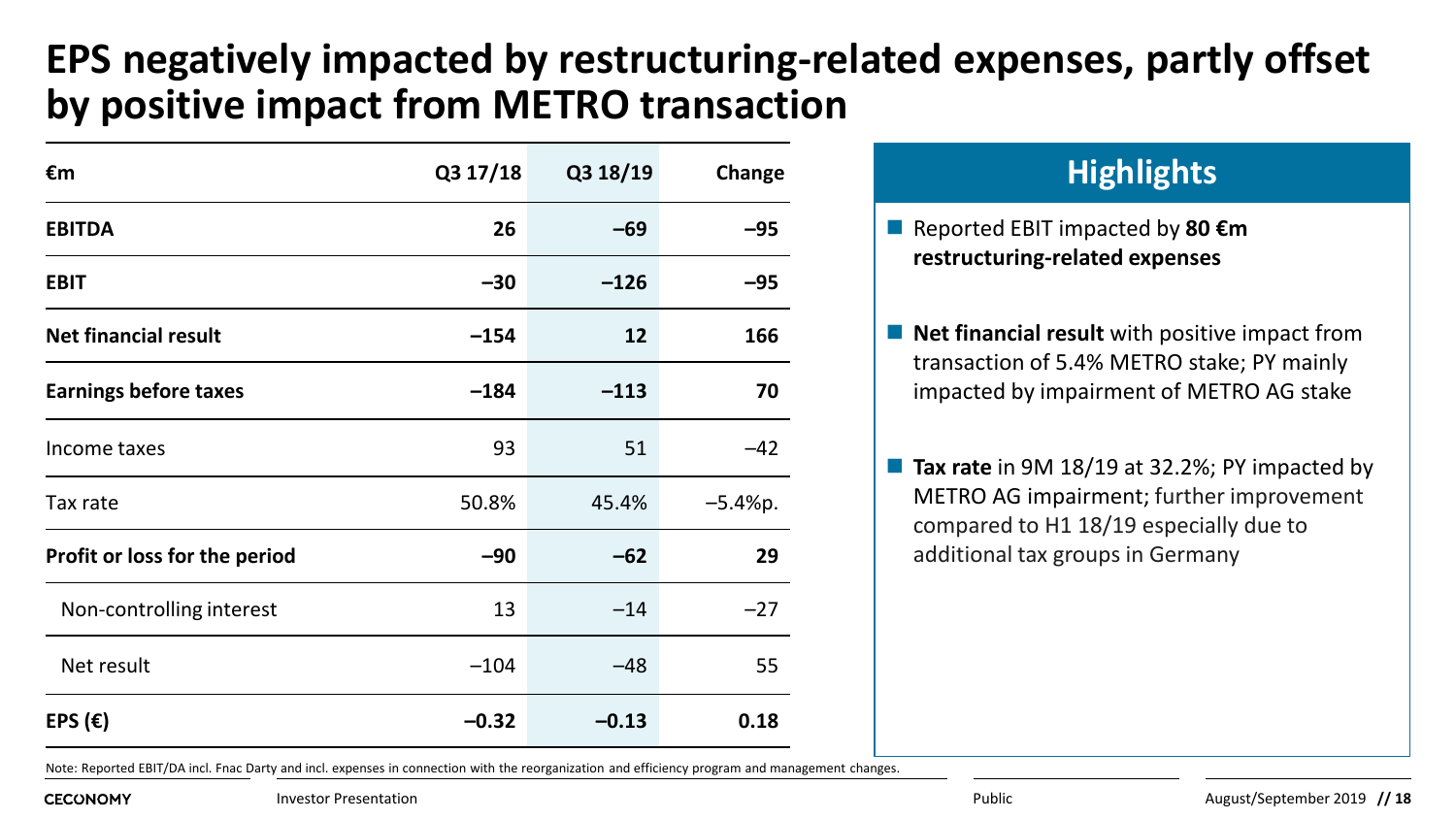## **Free Cash Flow impacted by expected NWC outflow mainly due to high starting point on 30 September 2018 and active cash management**

### **305 -409 -540** -105 -131 EBITDA  $\triangle$  NWC Tax Other **OCF** Cash **FCF** investments Δ NWC Tax Other **OCF** -628 19

**9M 17/18: Free Cash Flow** (in €m)

**9M 18/19: Free Cash Flow** (in €m)

![](_page_18_Figure_3.jpeg)

Note: Cash investments and FCF for 9M 17/18 were restated to exclude investments in money market funds from cash investments.

## **Highlights**

■ **Change in NWC** –646 €m lower than PY, mainly driven by anticipated decline in trade payables due to a high starting point on 30 September 2018, the discontinuation of temporary payment term extensions and the planned early payment of invoices

■ **Cash taxes** in PY impacted by high tax refund

- **Digity Ocher OCF** mainly driven by reorganisation and efficiency program-related positions and the settlement of receivables in connection with the Russia transaction
- Cash investments declined by -54 €m yoy due to lower modernization investments and more selective expansion strategy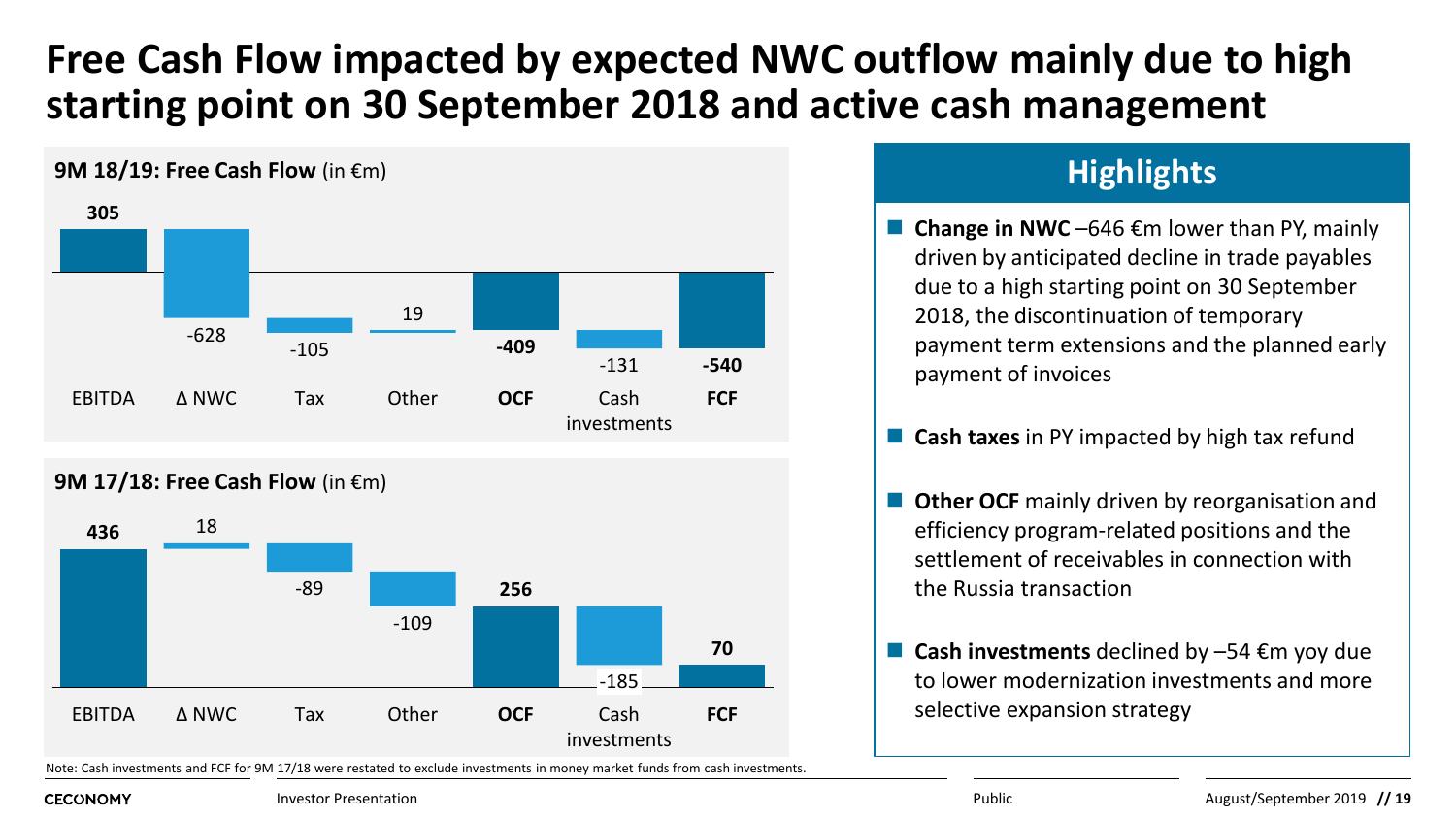## **Outlook for FY 18/19 confirmed**

- Adjusted for exchange rate effects and before portfolio changes
- $\blacksquare$  Excludes expenses in connection with the reorganization and efficiency program
- Excludes expenses for already announced management changes in top management

| €m                               | FY 17/18                                                                                  | FY 18/19                |
|----------------------------------|-------------------------------------------------------------------------------------------|-------------------------|
| <b>Total sales</b>               | 21,418                                                                                    | <b>Slight increase</b>  |
| <b>EBITDA (excl. Fnac Darty)</b> | Included non-recurring<br>$630 +$<br>effects such as:<br>• Re-assessment of               | <b>Slight decline</b>   |
| <b>EBIT (excl. Fnac Darty)</b>   | inventory costs<br>• Valuation of gift card<br>$399 +$<br>liabilities<br>• Pension income | <b>Slight decline</b>   |
| <b>Fnac Darty profit share</b>   | 21                                                                                        | c.22                    |
| <b>Net Working Capital</b>       |                                                                                           | <b>Moderate decline</b> |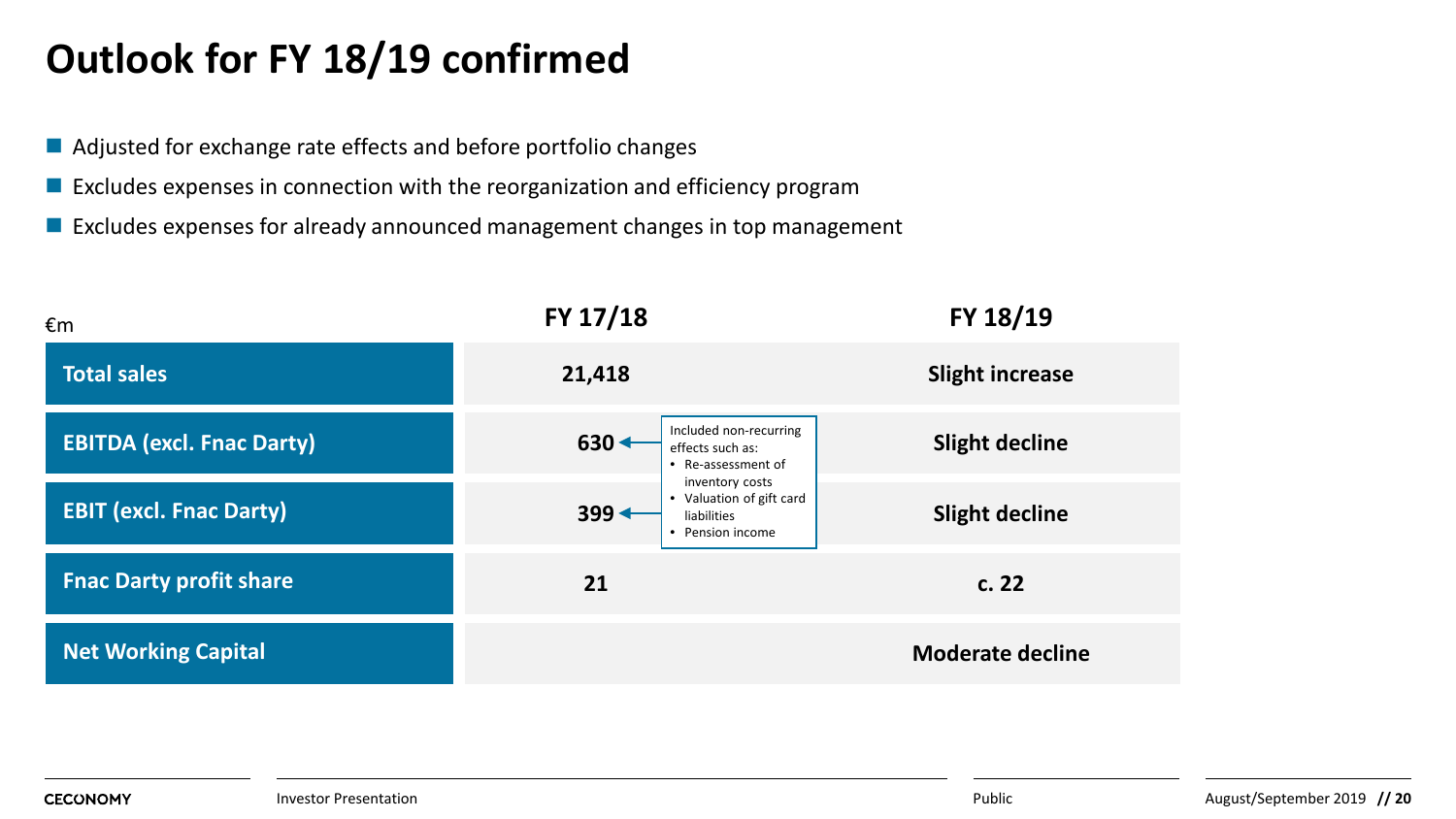# Strategic Update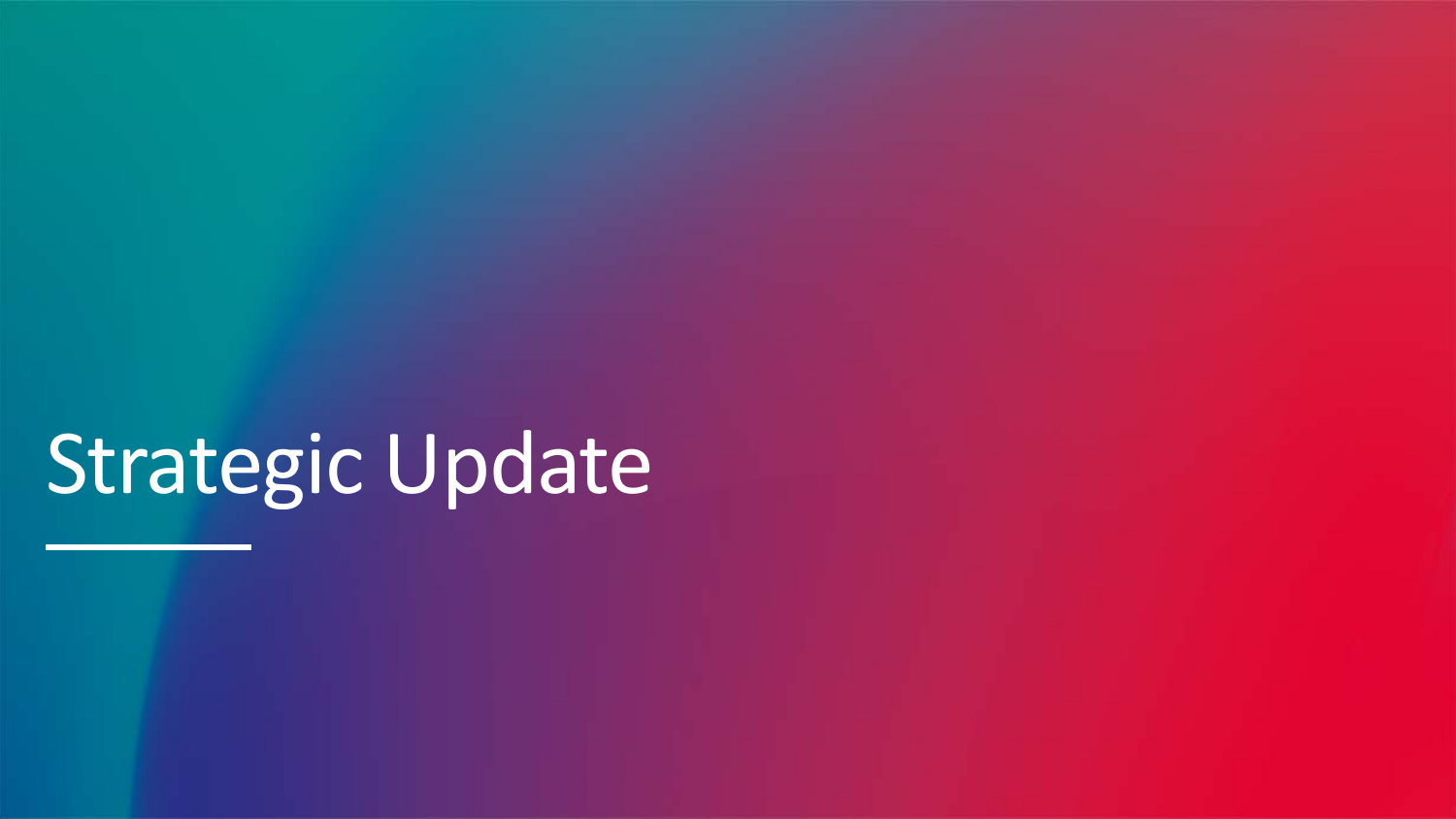## **We have a strong set of assets and operate in an attractive market**

![](_page_21_Figure_1.jpeg)

- Leading multi-channel player for **Consumer Electronics**
- **Differentiated value proposition with Services & Solutions offering**
- **Large customer base**
- **Trusted brands**
- **Strong and trusted partner of suppliers**

 **Digital opens up new product categories**

 **Ageing population is increasingly seeking technical support**

> **Connectivity and product complexity drive rising demand for Services & Solutions**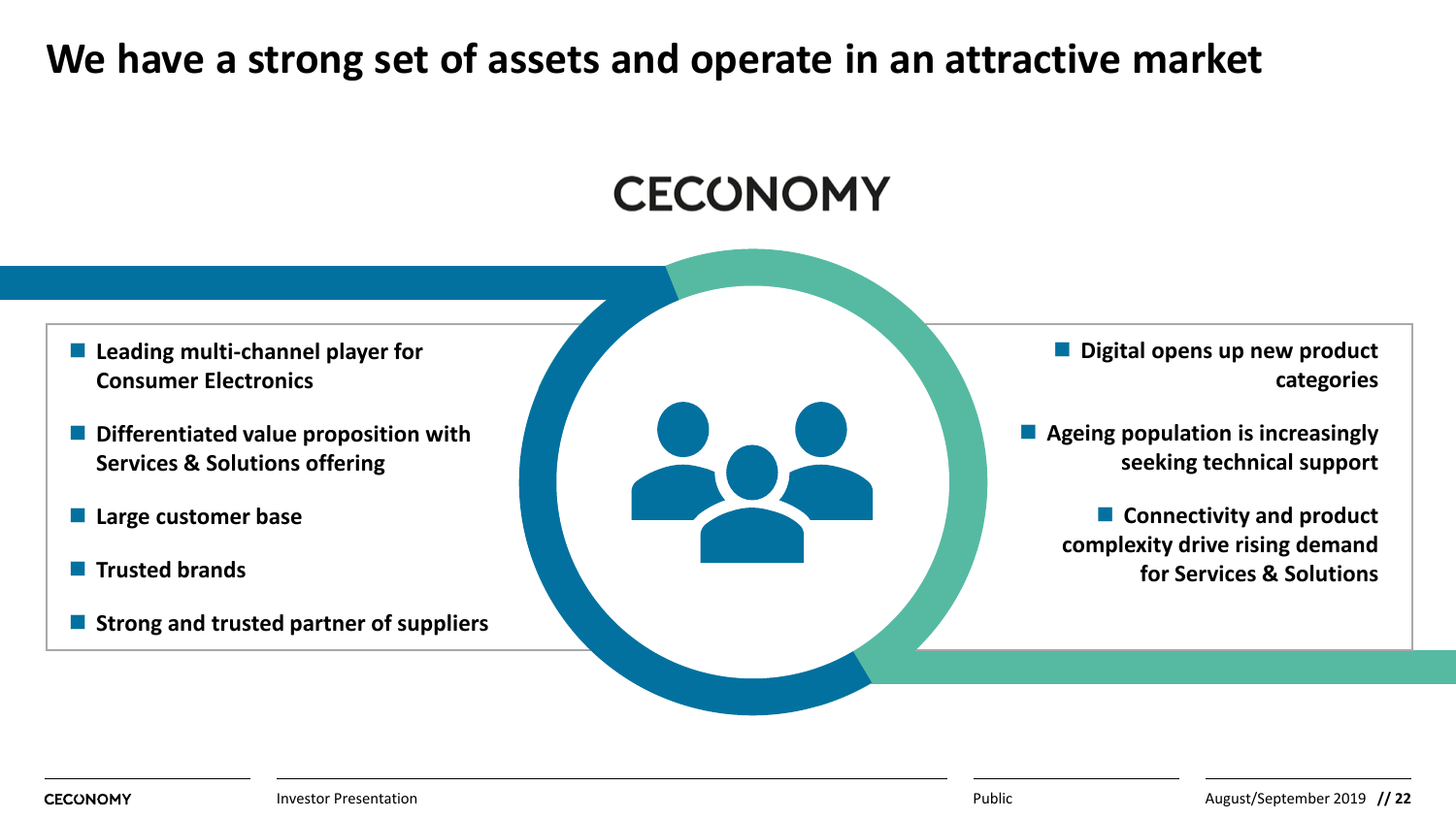## **We have not fully utilized our potential and our performance has been disappointing in recent years**

![](_page_22_Figure_1.jpeg)

#### **We need to increase our efficiency and profitability**

\*Unaudited pro-forma figure for FY 15/16 excluding Russia.

**CECONOMY** 

Investor Presentation **Public** Public **Public Public Public Public Public Public Public Public Public Public Public Public Public Public Public Public Public Public Public Public Public Public Public Public Public Public P**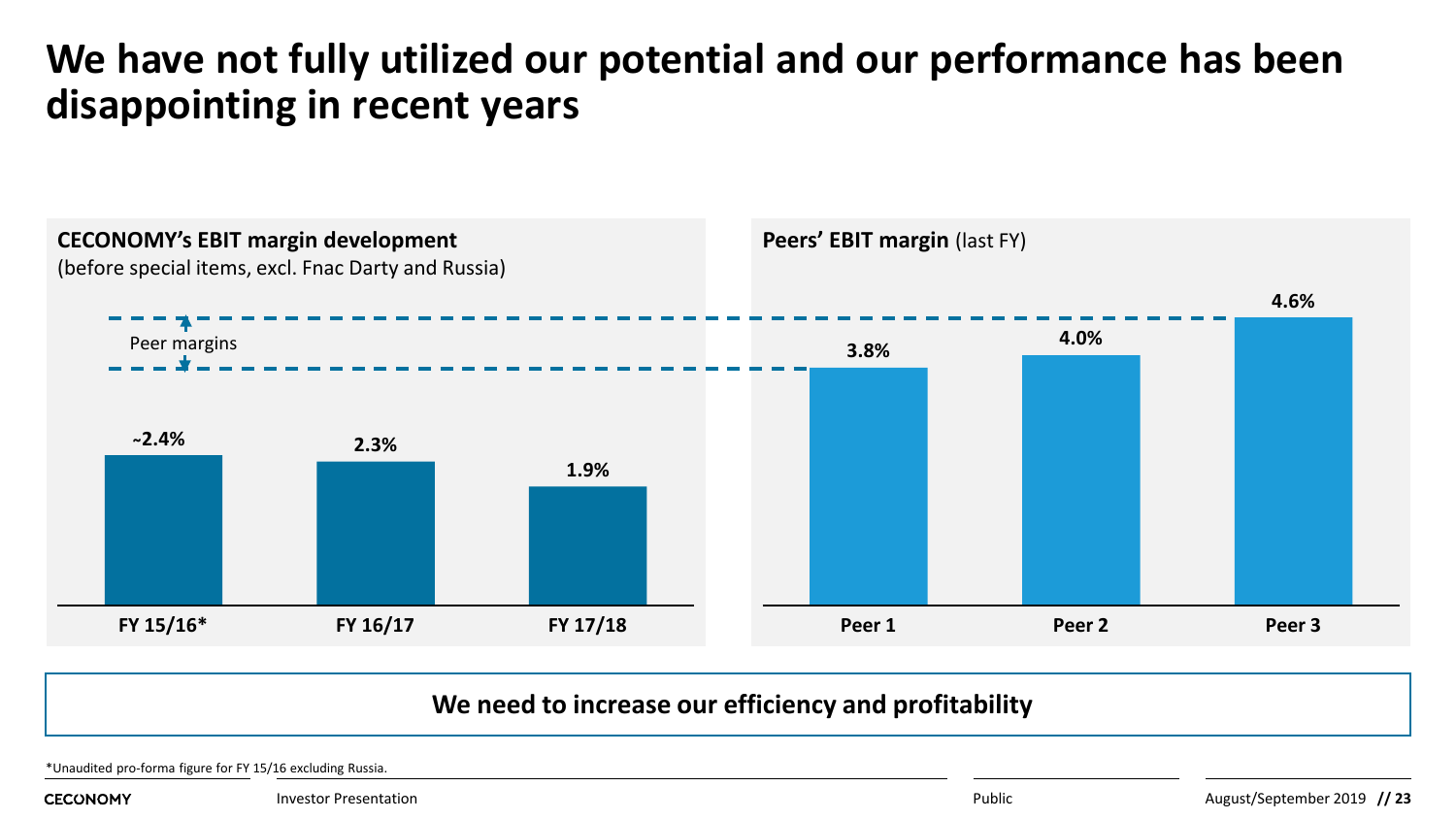## **We need to become a more agile organization – our current structures and processes slow down execution**

![](_page_23_Figure_1.jpeg)

#### **We need to streamline processes, enable faster decision-making and ultimately reduce costs**

<sup>1</sup> Before cost allocation to other P&L line items.

**CECONOMY** 

Investor Presentation **Public** Public **Public Public Public Public Public Public Public Public Public Public Public Public Public Public Public Public Public Public Public Public Public Public Public Public Public Public P**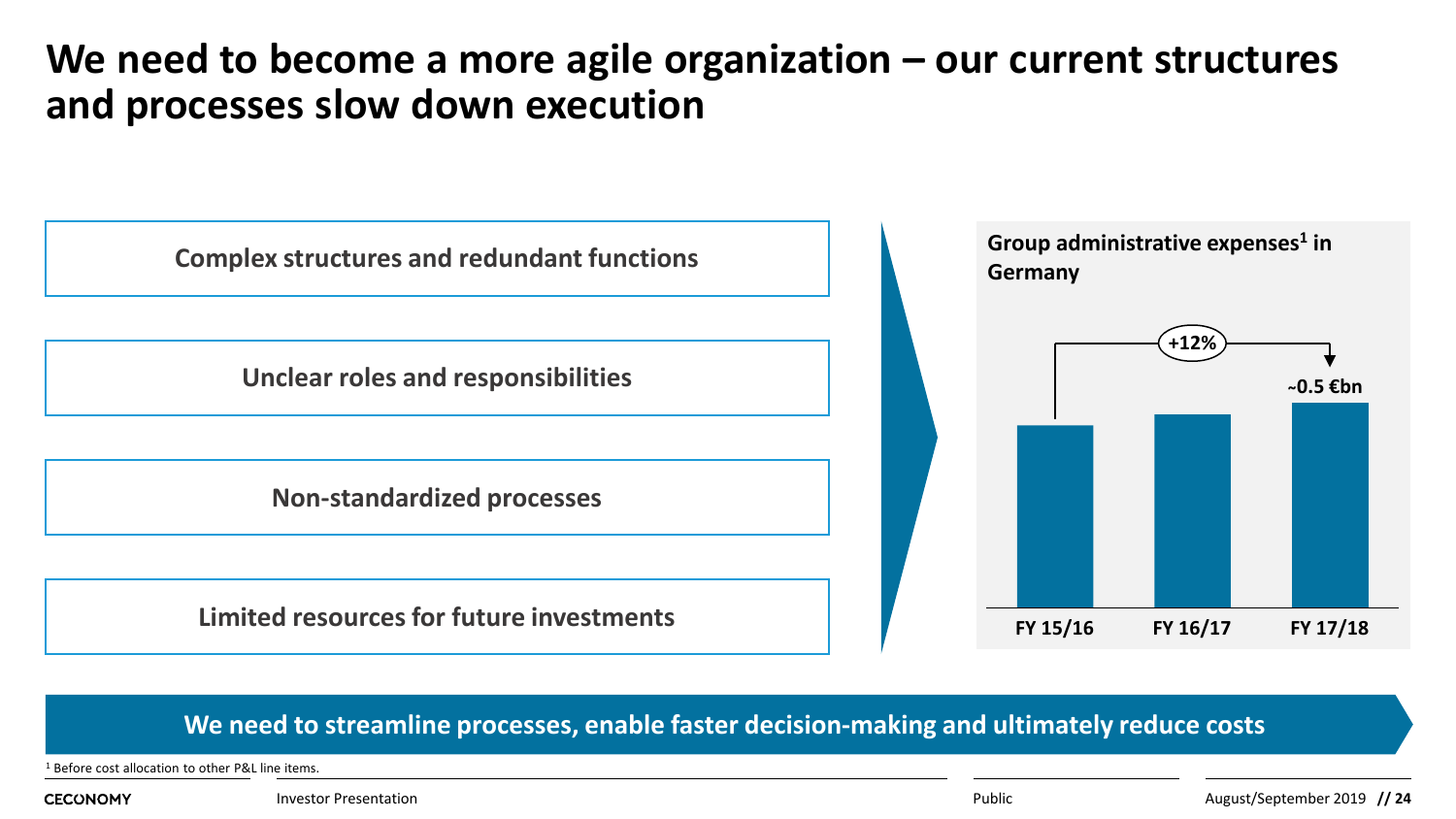## **We have identified four strategic initiatives – short-term, we focus on reducing complexity and costs**

![](_page_24_Figure_1.jpeg)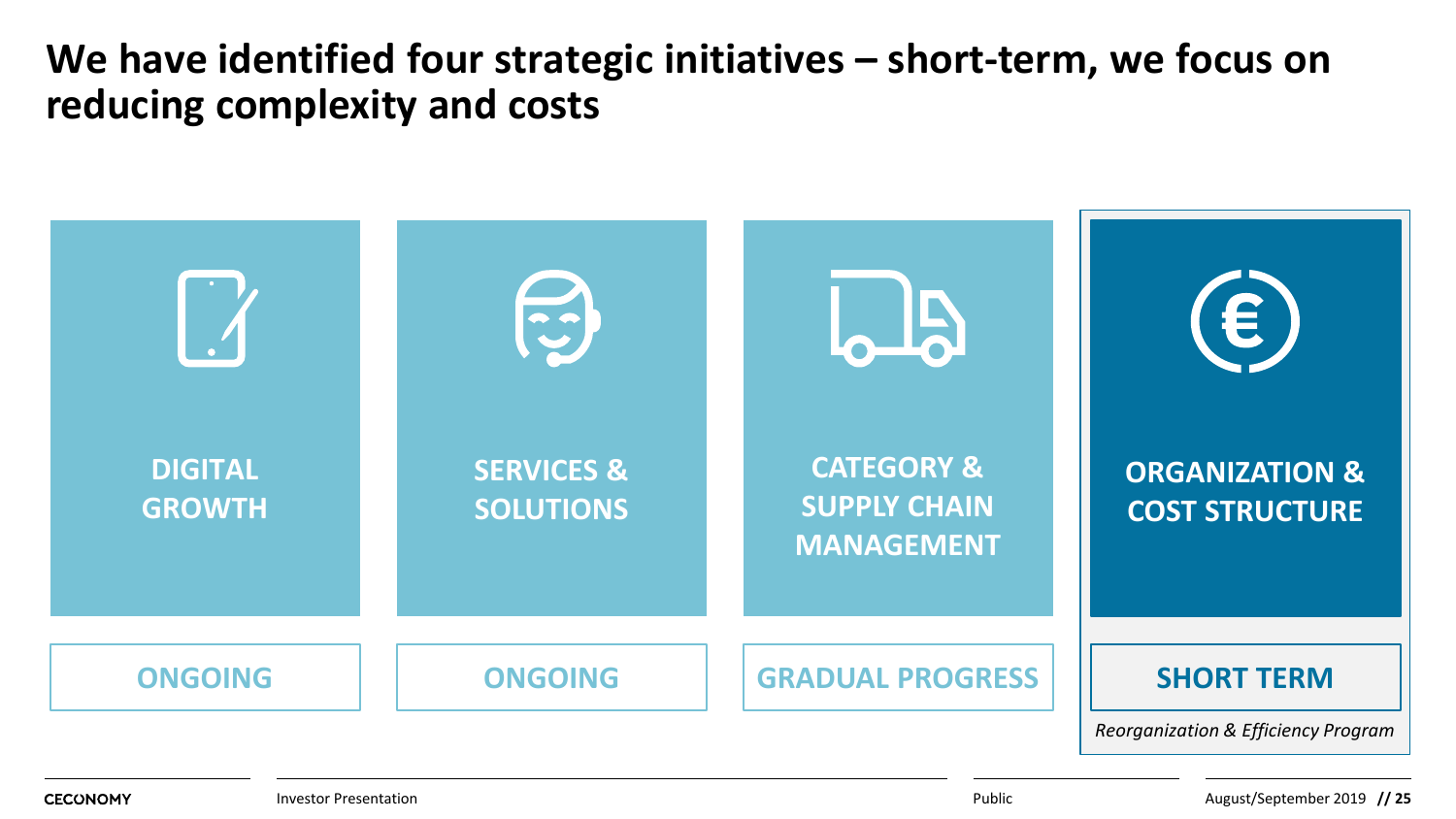**Our program focuses on two pillars: reorganizing central functions and optimizing the operational entities portfolio**

![](_page_25_Picture_1.jpeg)

<sup>1</sup> thereof around 90% from Germany

**CECONOMY** 

Investor Presentation

Public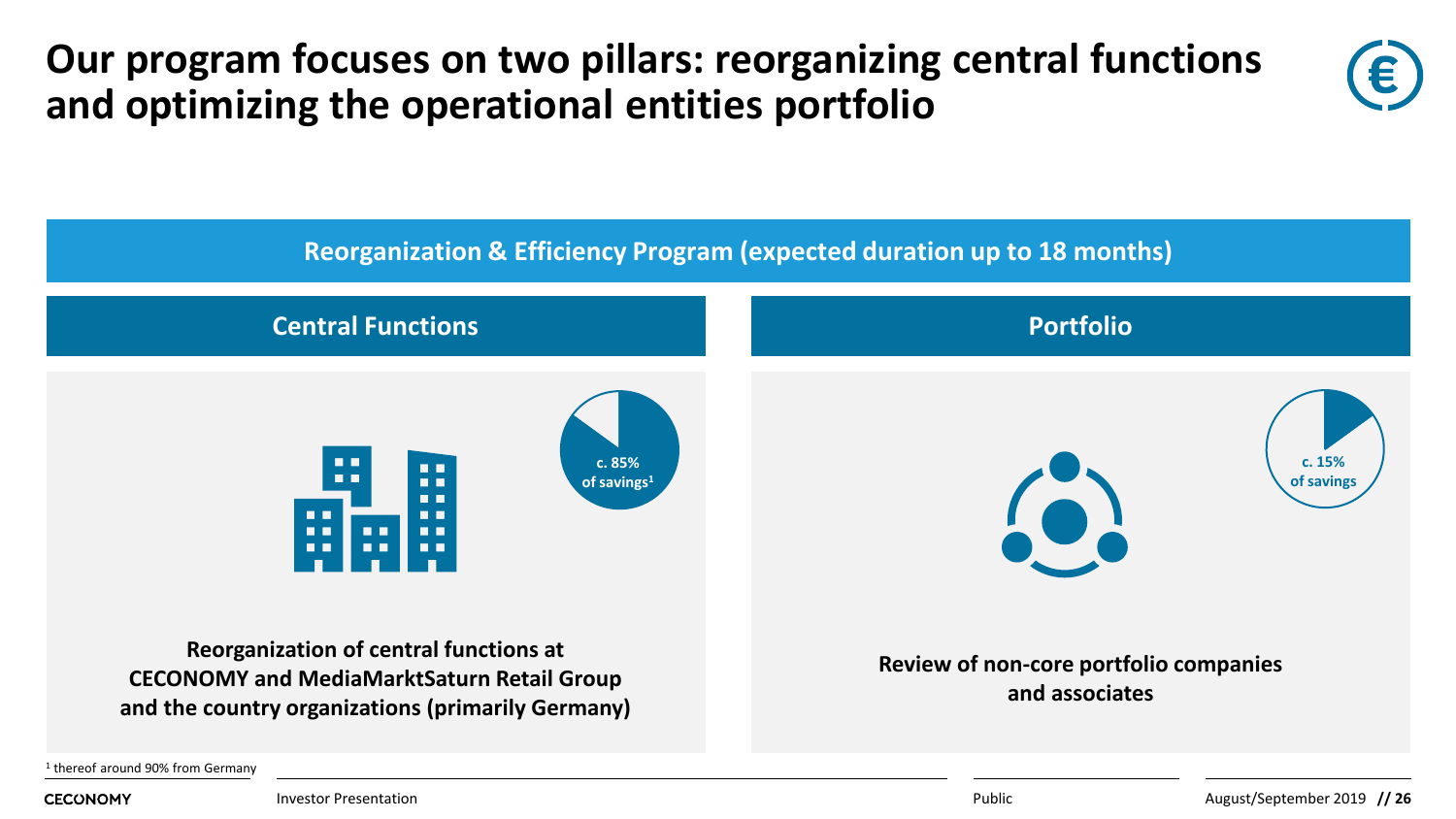![](_page_26_Figure_1.jpeg)

![](_page_26_Figure_2.jpeg)

<sup>1</sup> Excluding 34 €m of expenses booked already in Q1 18/19 related to top management changes and excluding additional non-cash accounting effects of 20 €m.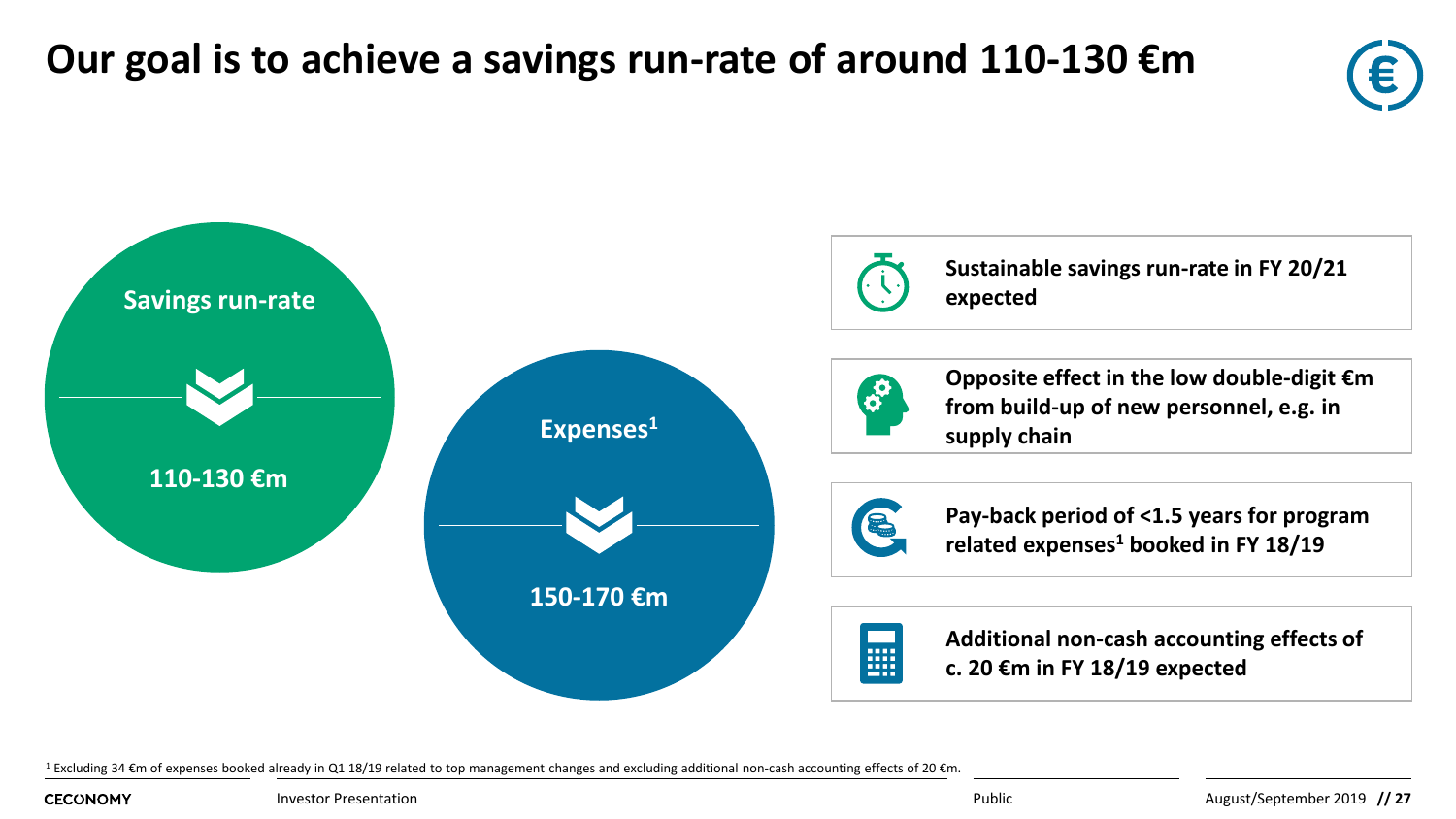## **We have made progress regarding the streamlining of central functions and the optimization of our operational entities portfolio**

![](_page_27_Picture_1.jpeg)

#### **Reorganization & Efficiency Program**

![](_page_27_Picture_3.jpeg)

- $\boxtimes$  One function responsible for CECO & MMSRG
- $\triangledown$  Completed management team with right mindset and skills
- $\triangledown$  First reductions of indirect spend and personnel
- $\square$  Centralisation of support functions
- $\Box$  Headcount reduction across all entities (c. 600 FTEs planned)
- $\square$  Enable fast decision-making through reduction of layers and process improvements

![](_page_27_Figure_10.jpeg)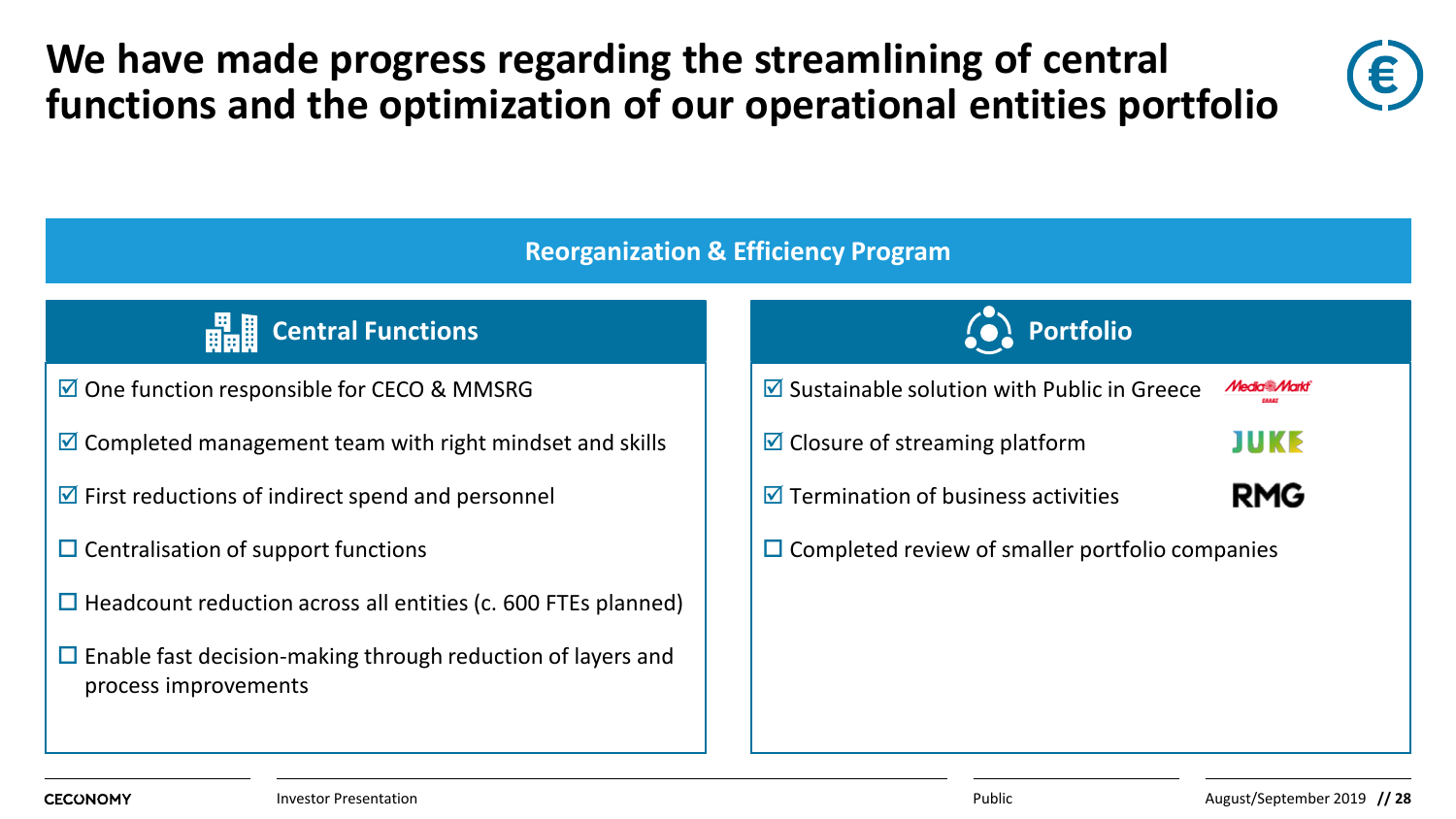### **CECONOMY's majority shareholding MediaMarktSaturn and Olympia**  € **Group create a new company with a 25%/75% shareholding in Greece**

#### **Target structure**

![](_page_28_Figure_2.jpeg)

#### **Highlights**

- CECONOMY's majority shareholding MediaMarktSaturn and Olympia Group have signed a deal to create a new company in Greece and Cyprus
- Transfer of entire Greek MediaMarkt retail business as contribution in kind
- Olympia to contribute Greek CE and entertainment retailer Public covering the Greek & Cypriot market
- Continuation of MediaMarkt and Public store network under their respective brands
- Timing of closing depending on merger control clearance, most likely in FY 2019/20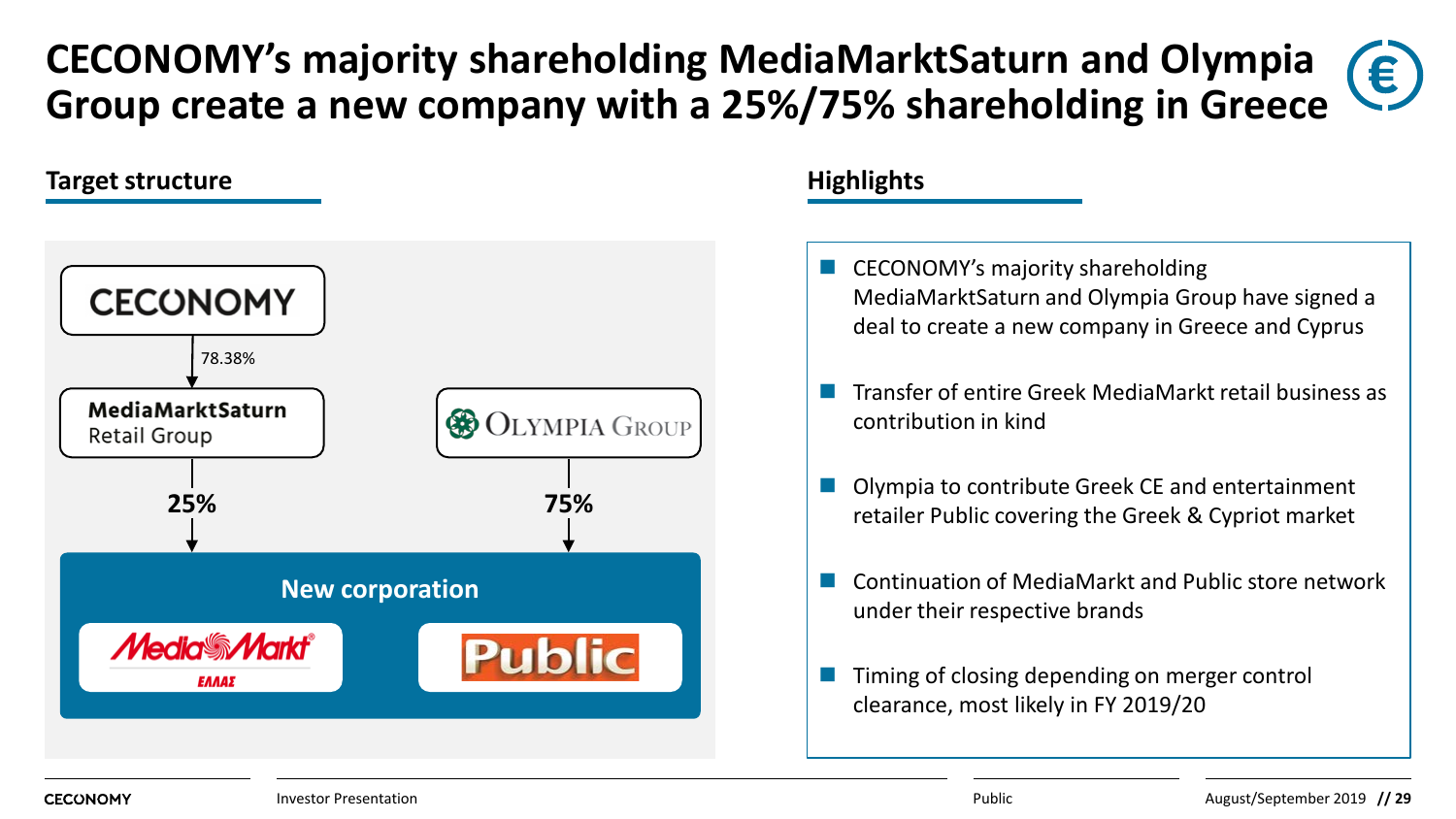## **We have found a sustainable solution for our Greek MediaMarkt activities and gain an immediate scale advantage**

![](_page_29_Picture_1.jpeg)

#### **Further optimizing CECONOMY's portfolio**

- In line with "Lead or Leave" principle
- **Eliminating operational losses**

#### **Combining strengths to unlock synergies Participating in a solid business case**

- Optimizing assortment and supplier approach
- Optimizing costs from systems alignment

![](_page_29_Figure_8.jpeg)

#### **Closing the gap to the market leader**

- **With an estimated share of c. 14%<sup>1</sup> at eye** level with the market leader
- $\blacksquare$  Enabling future-oriented positioning in the Greek & Cypriot market

- Business plan with positive contribution
- Preferred option with minimized funding requirement

<sup>1</sup> Indicative shares based on publicly available information and own estimates based on own market intelligence.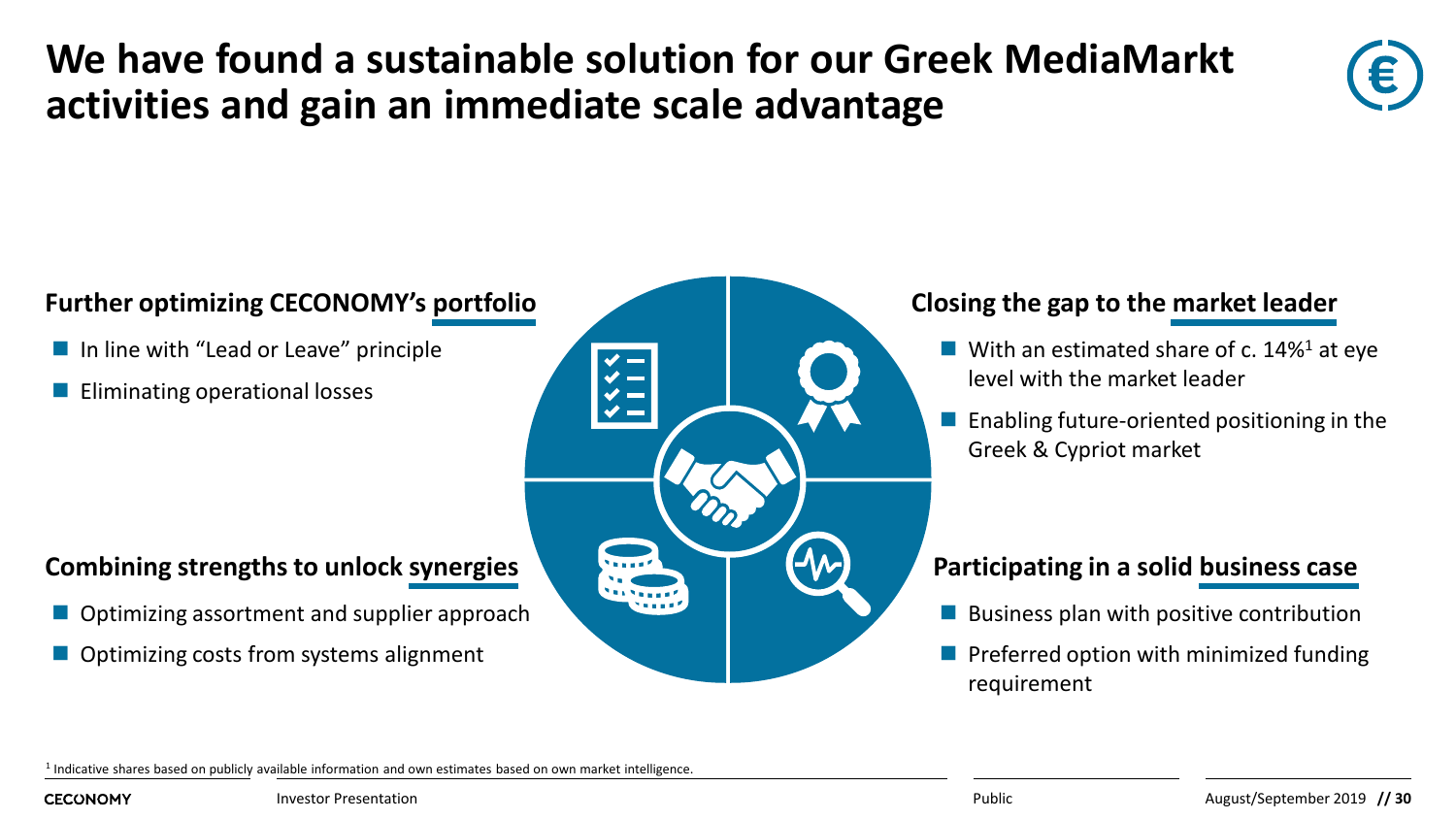**Short-term, we focus on reducing complexity and costs – but we also continuously work on the other three initiatives**

![](_page_30_Figure_1.jpeg)

**CECONOMY**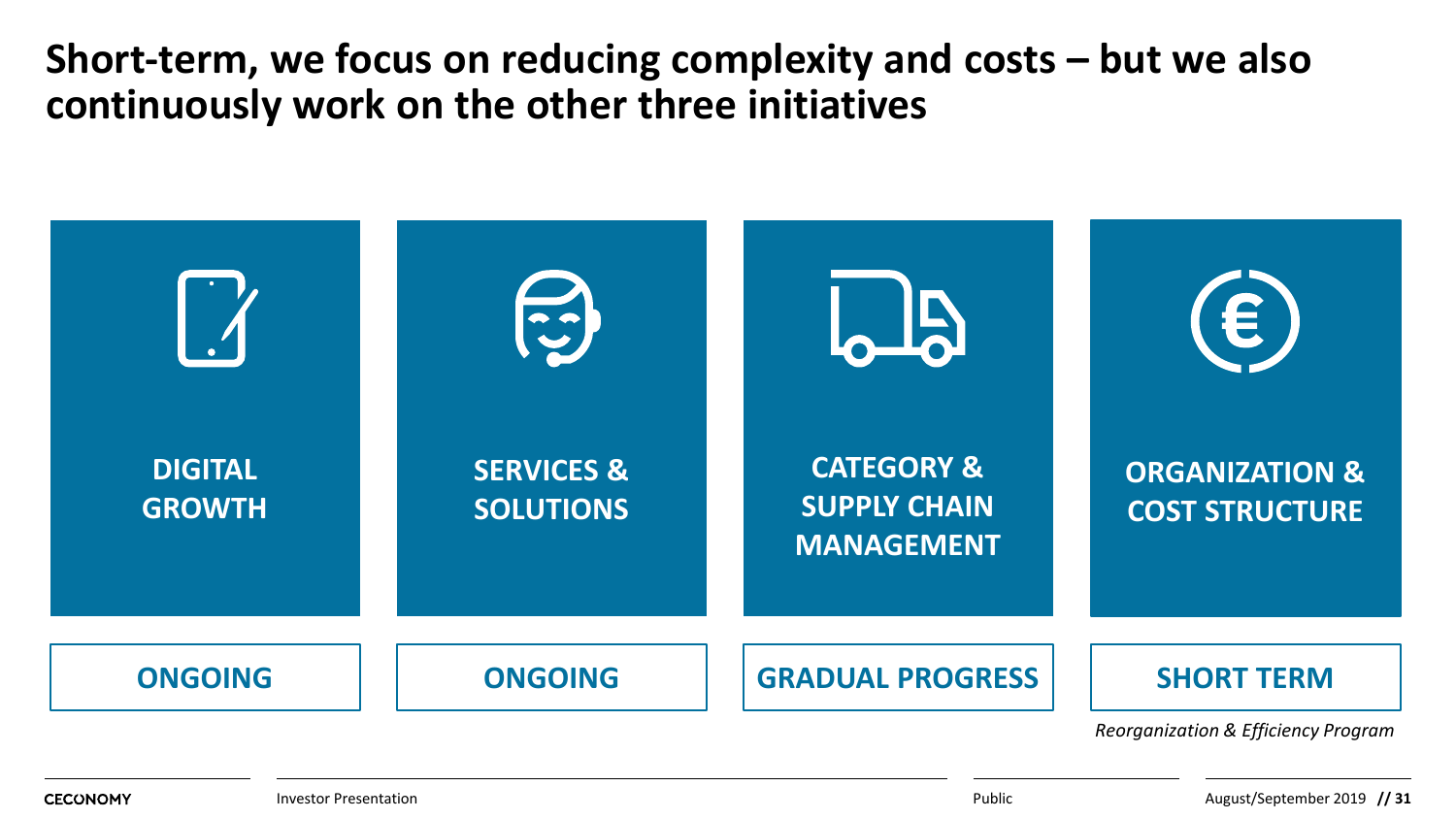## **We accelerate our Digital Growth and Services & Solutions efforts to become the partner of choice for our customers at all touchpoints**

#### **Digital Growth**

![](_page_31_Picture_2.jpeg)

Full **multi-channel integration** of online, mobile and store

![](_page_31_Picture_4.jpeg)

Refocus **marketing investments** and **leverage data analytics** 

![](_page_31_Picture_6.jpeg)

Push **relevant online services** to improve margins

#### **Services & Solutions**

![](_page_31_Picture_9.jpeg)

Full roll-out of **SmartBars** including core services: Ready2Use, screen protection and in-store repairs

![](_page_31_Picture_11.jpeg)

Improved **insurances & warranties proposition**  in Germany: new proposition, new partners, smart billing solution

![](_page_31_Picture_13.jpeg)

Drive **recurring revenue models** through own billing platform for e.g. security software

#### Ramp-up **at-home tech support**

**CECONOMY**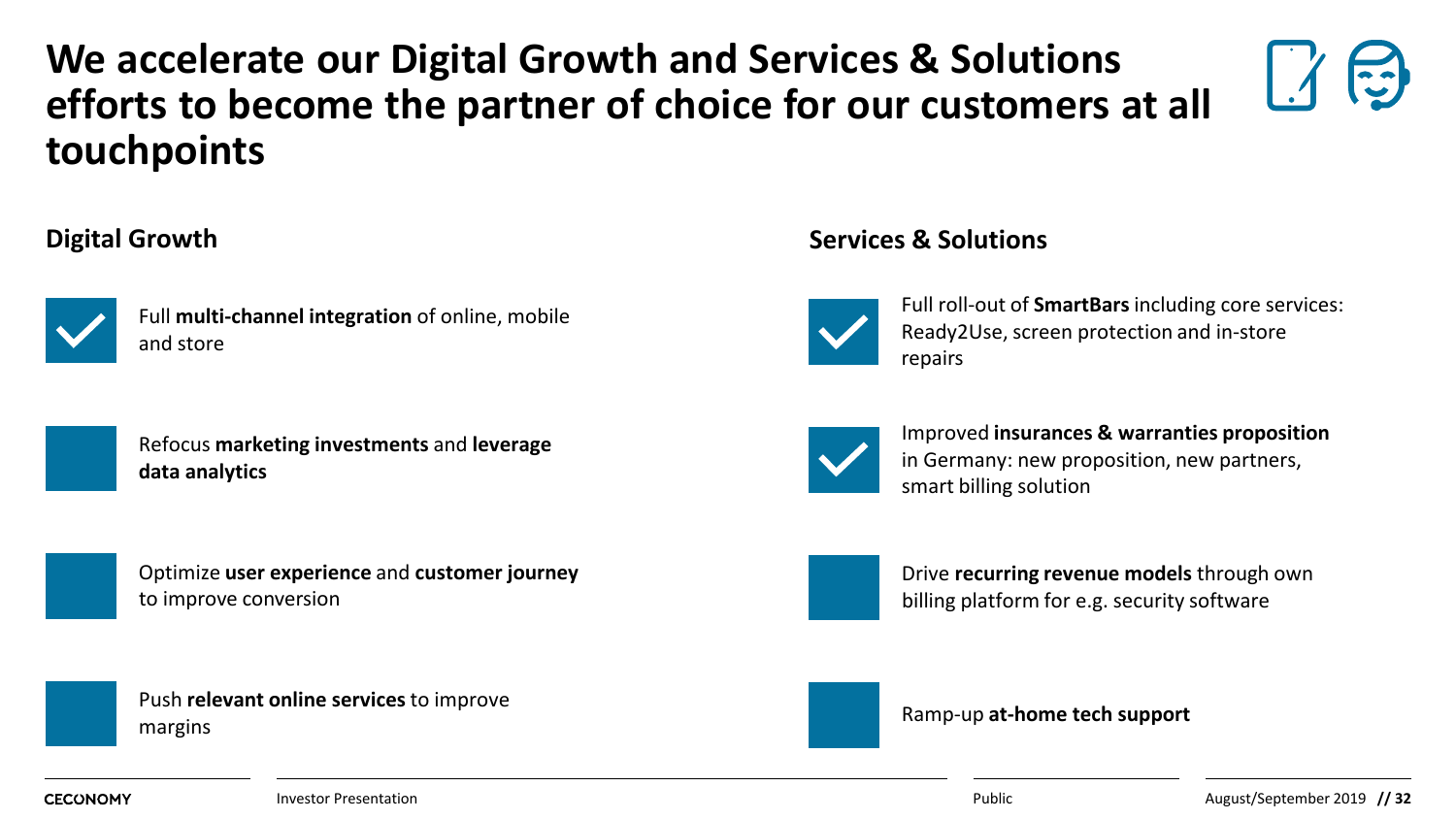## **We also centralize our business, improving our Category and Supply Chain Management, but the full roll-out will take time**

![](_page_32_Picture_1.jpeg)

![](_page_32_Picture_3.jpeg)

Developed a **central pricing**  strategy using advanced data analytics and AI

Implementation in **Germany by summer**

![](_page_32_Picture_7.jpeg)

Full **roll-out to other countries** once Germany is up and running

#### **Pricing Category Management Supply Chain**

![](_page_32_Picture_10.jpeg)

**Buying** in Spain, Italy, Poland and the Netherlands already highly centralized

![](_page_32_Picture_13.jpeg)

**Piloting first central warehouse,** testing processes with three major suppliers

**First progress** in terms of buying and forecasting & replenishment planning in Germany

![](_page_32_Picture_17.jpeg)

Full ramp-up of **space & assortment planning** thereafter

Finalizing **roll-out of SAP**  system

**Continue ramp-up of central platform** for supply to go live in September

![](_page_32_Picture_23.jpeg)

Establish **central warehouses**  in further countries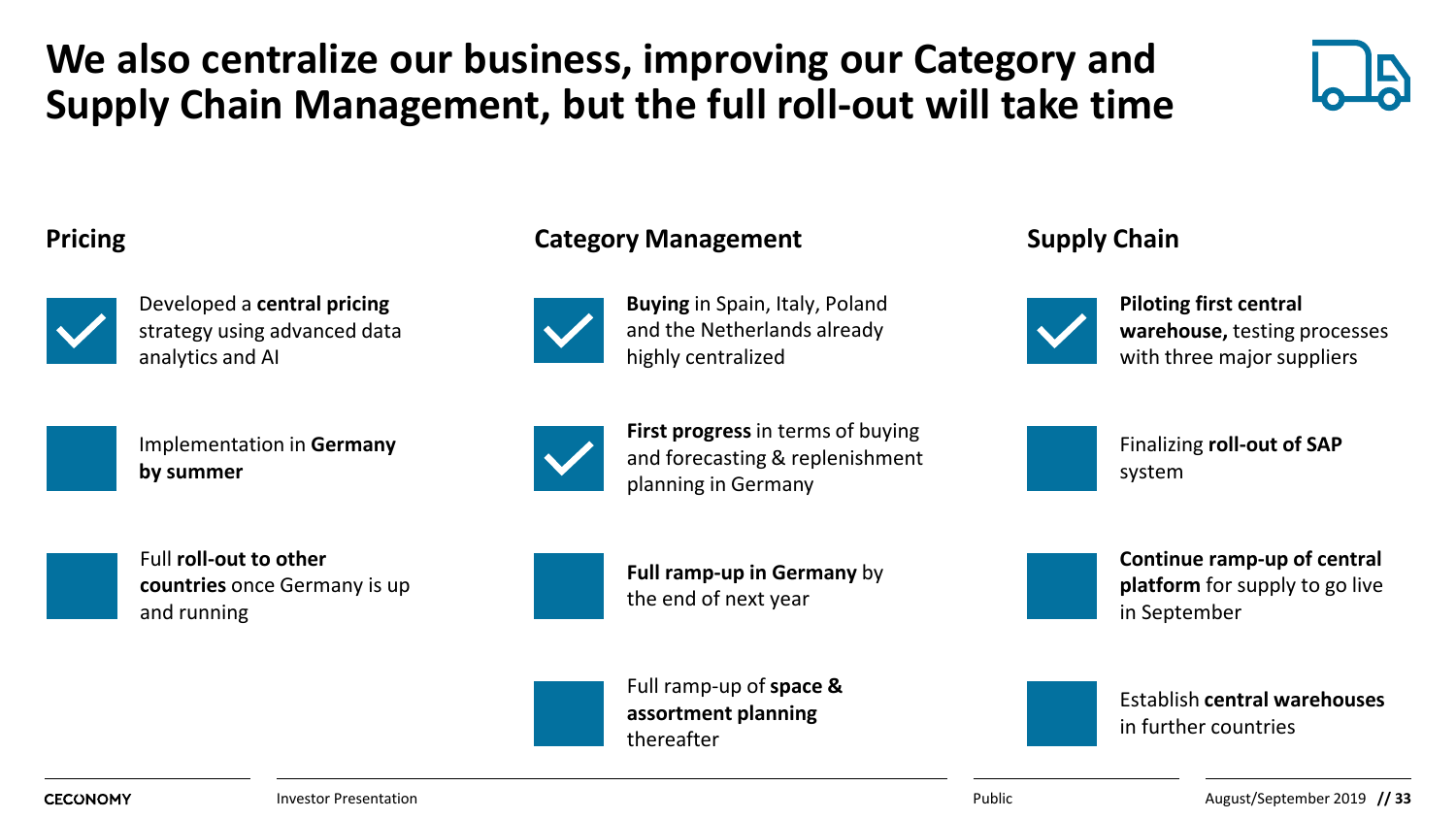## **Business transformation of overriding importance for ongoing initiatives**

![](_page_33_Figure_1.jpeg)

■ Kick-off of overarching business **transformation process** to set the missing strategic target picture

Implement customer-centric approach by **taking customer perspective**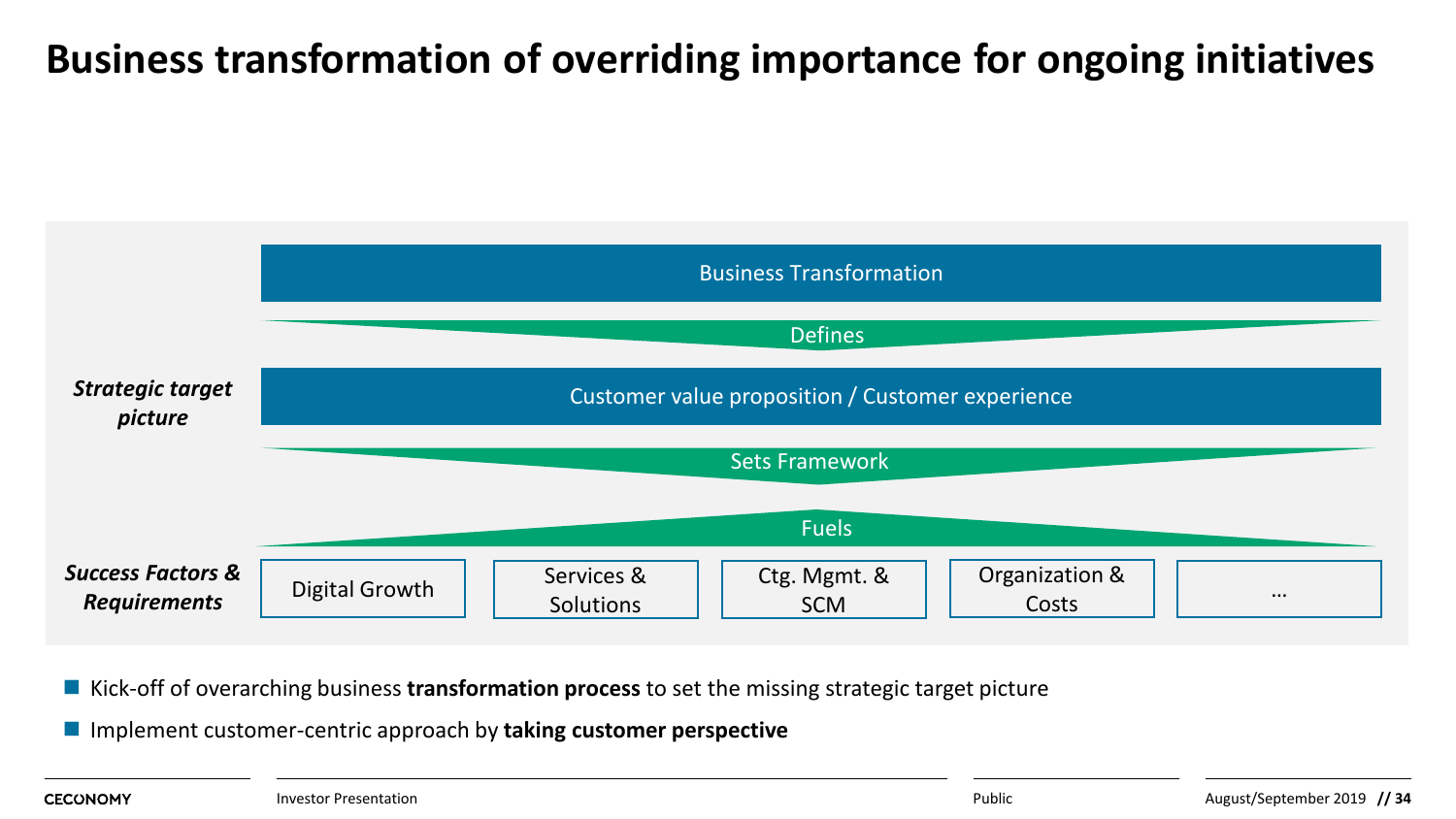**The recent developments emphasize the importance of executing the transformation and setting the course for the future**

![](_page_34_Picture_1.jpeg)

## Fixing the basics

![](_page_34_Picture_3.jpeg)

Simplifying the corporate structure

![](_page_34_Picture_5.jpeg)

Transforming the business with a customer-centric approach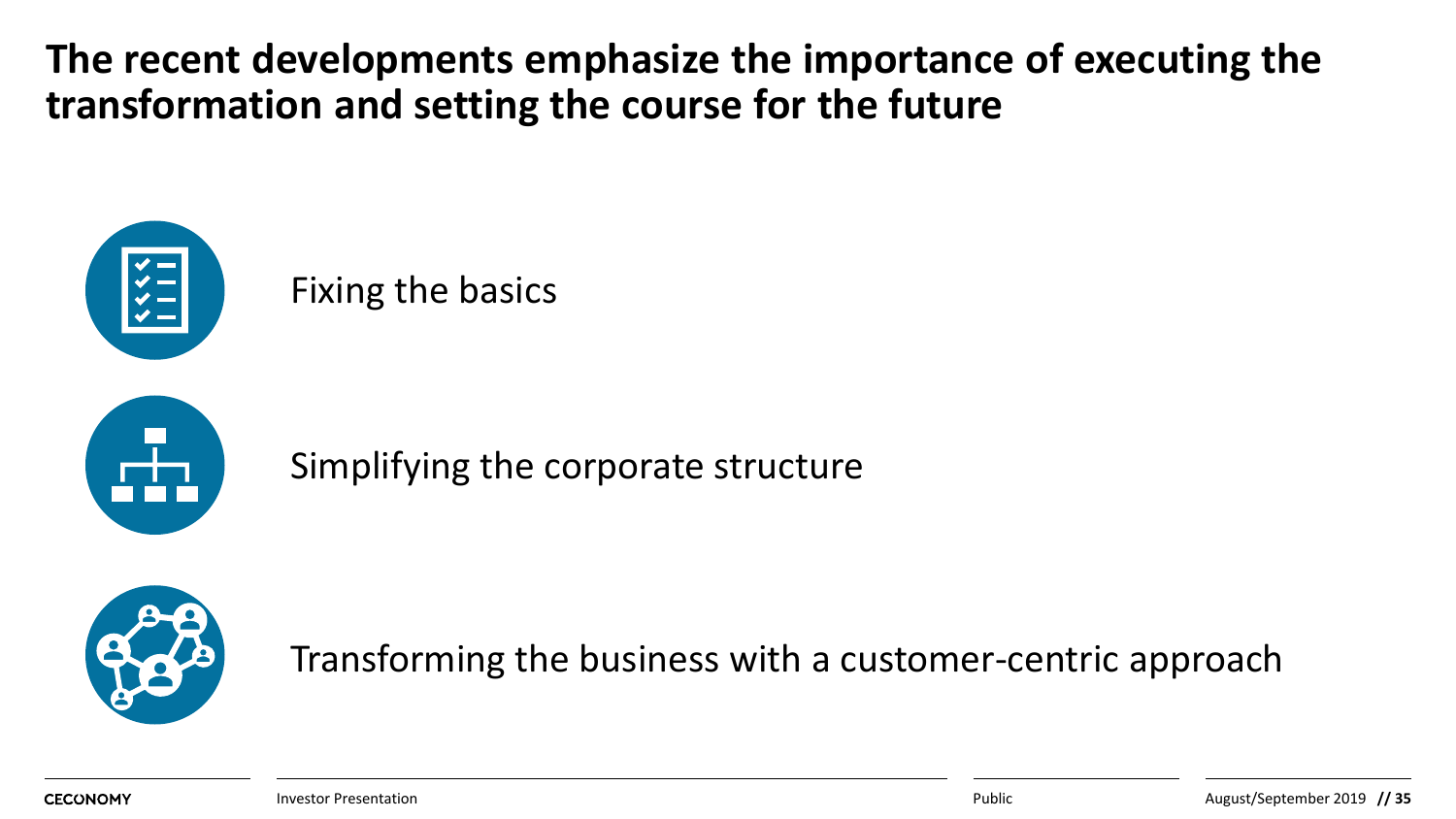# Back-up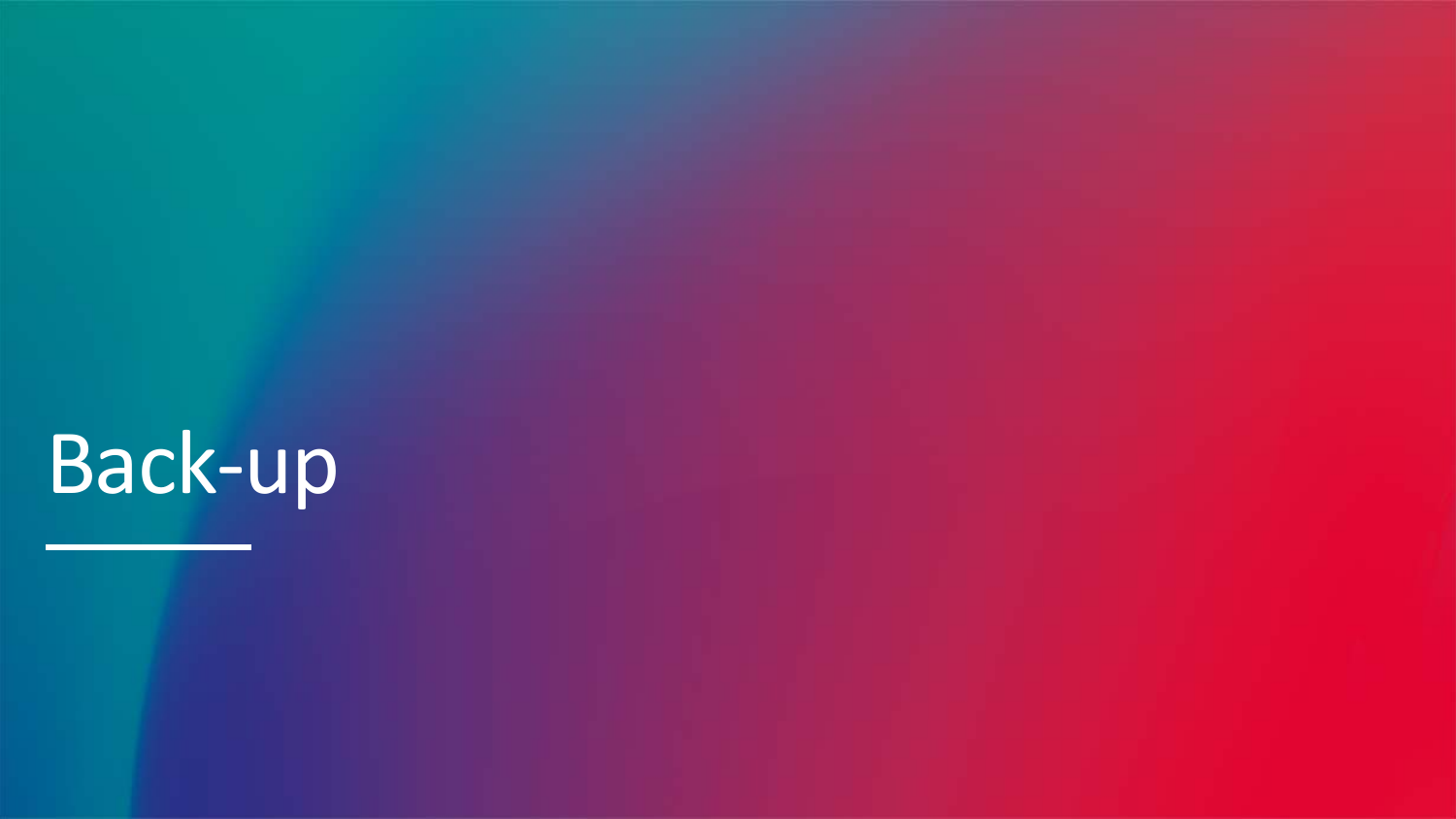## **Reorganization & Efficiency Program: savings, P&L expenses and cash outflows**

![](_page_36_Picture_1.jpeg)

![](_page_36_Figure_2.jpeg)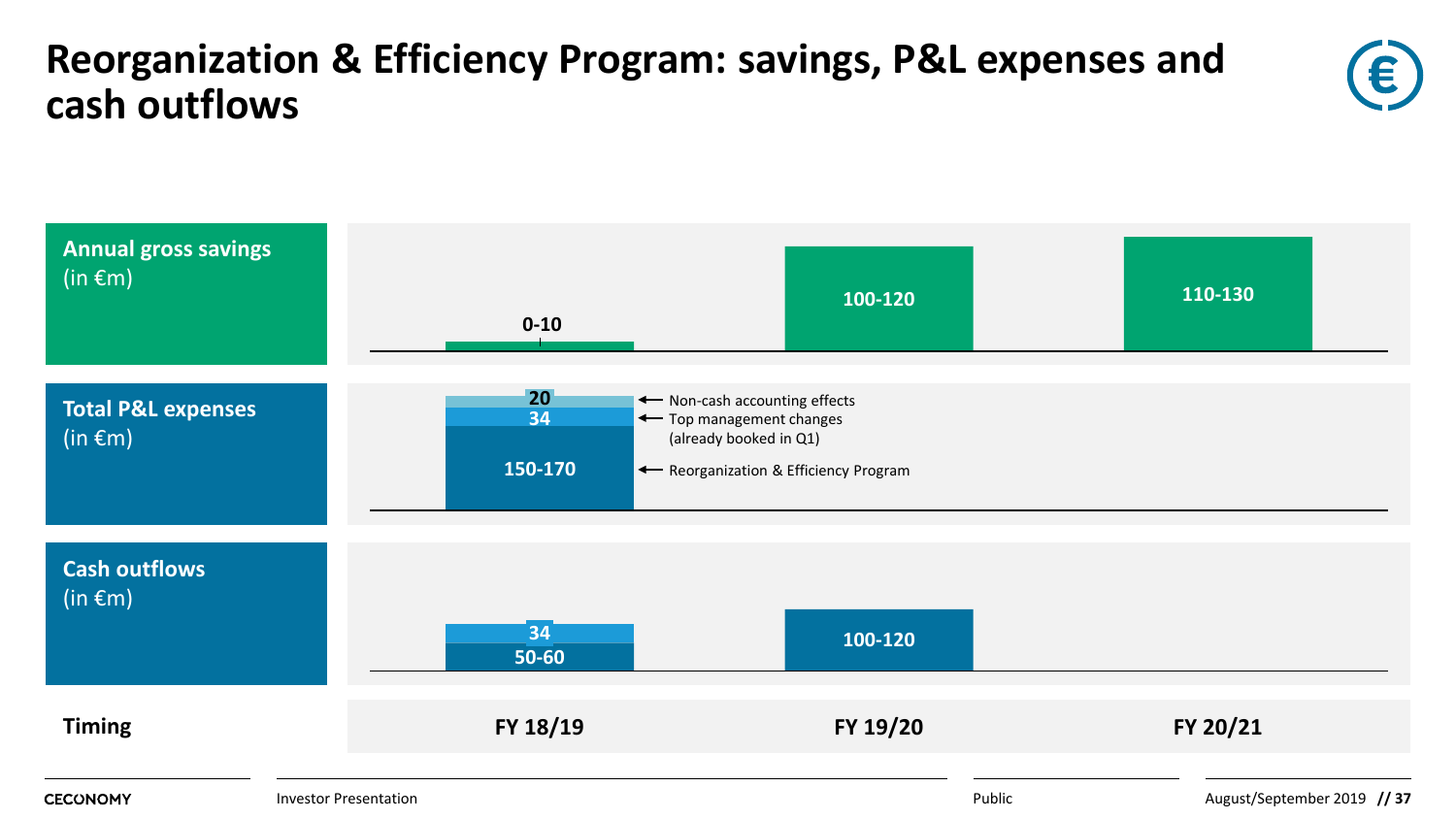## **Net Working Capital**

| €m                                                              | 30/09/2017 <sup>1</sup> | 30/06/2018 | Change         | 30/09/2018 | 30/06/2019 <sup>2</sup> | Change |
|-----------------------------------------------------------------|-------------------------|------------|----------------|------------|-------------------------|--------|
| Inventories                                                     | 2,449                   | 2,819      | 371            | 2,480      | 2,802                   | 322    |
| Trade receivables                                               | 497                     | 545        | 48             | 613        | 493                     | $-120$ |
| Receivables due from suppliers                                  | 1,197                   | 1,102      | $-95$          | 1,239      | 1,157                   | $-82$  |
| Receivables from credit cards                                   | 66                      | 57         | $-9$           | 71         | 77                      | 5      |
| Advance payments on inventories                                 | 0                       | 0          | 0              | 0          |                         | 0      |
| Trade payables                                                  | $-4,817$                | $-5,151$   | $-333$         | $-5,277$   | $-4,794$                | 483    |
| Liabilities to customers                                        | $-129$                  | $-32$      | 97             | $-45$      | $-13$                   | 33     |
| Deferred revenues from vouchers and customer loyalty programmes | $-63$                   | $-144$     | $-81$          | $-137$     | $-148$                  | $-11$  |
| Provisions for customer loyalty programmes and rights of return | $-19$                   | $-17$      | $\overline{2}$ | $-23$      | $-19$                   | 4      |
| Prepayments received on orders                                  | $-39$                   | $-38$      | 1              | $-46$      | $-59$                   | $-13$  |
| <b>Net Working Capital</b>                                      | $-858$                  | $-857$     |                | $-1.125$   | $-505$                  | 620    |

 $1$  Balance sheet figures were adjusted for discontinued operations to enable comparison.

<sup>2</sup> Balance sheet figures for the current period do not include the assets and liabilities of the disposal group. The resulting effect for net working capital amounted to –15 €m.

**CECONOMY**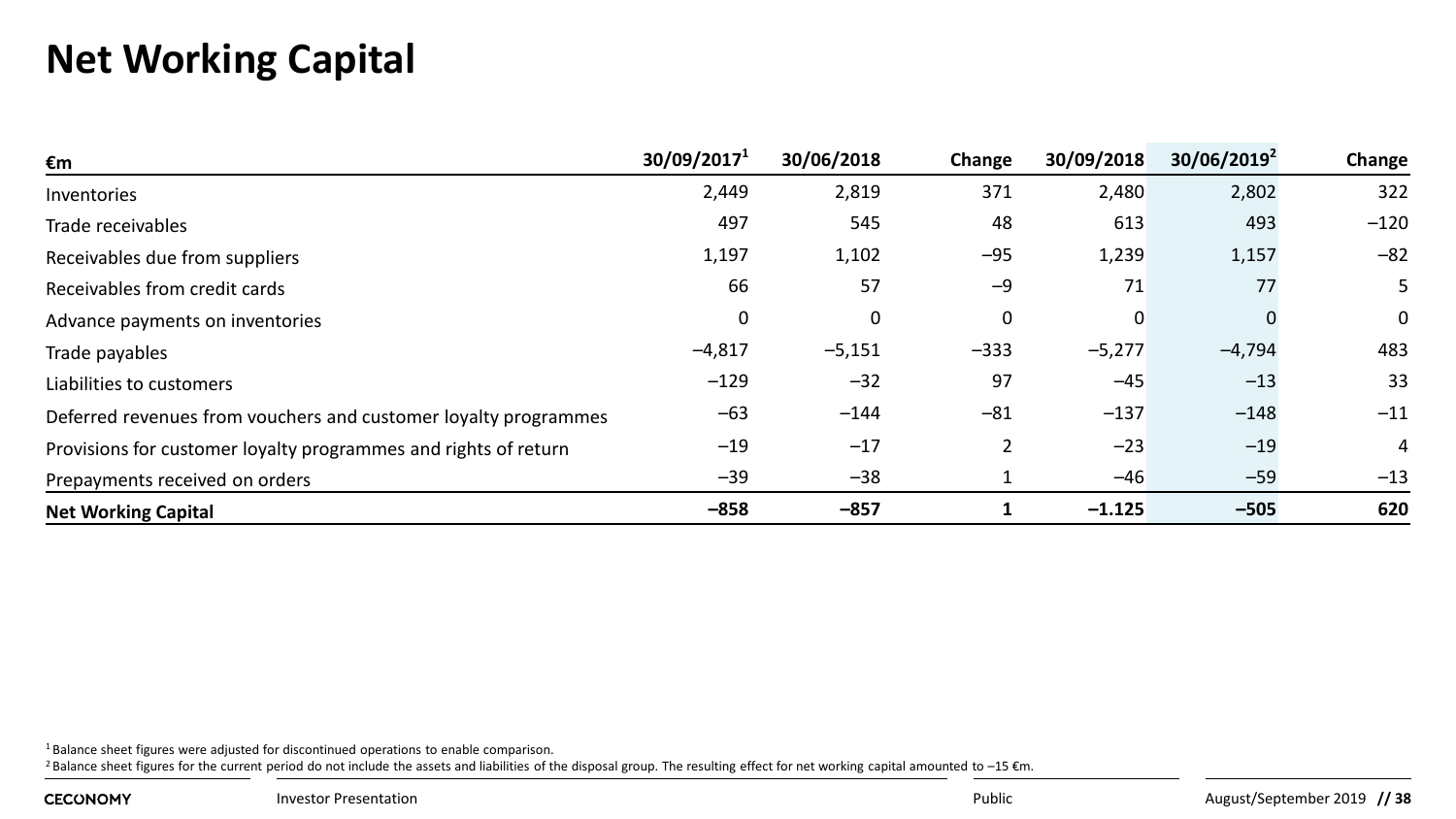## **IFRS 9 and 15 accounting changes**

![](_page_38_Figure_1.jpeg)

1Preliminary and unaudited impact analysis as of 31 Dec. 2017; 2Preliminary and unaudited impact analysis as of 30 Sep. 2017.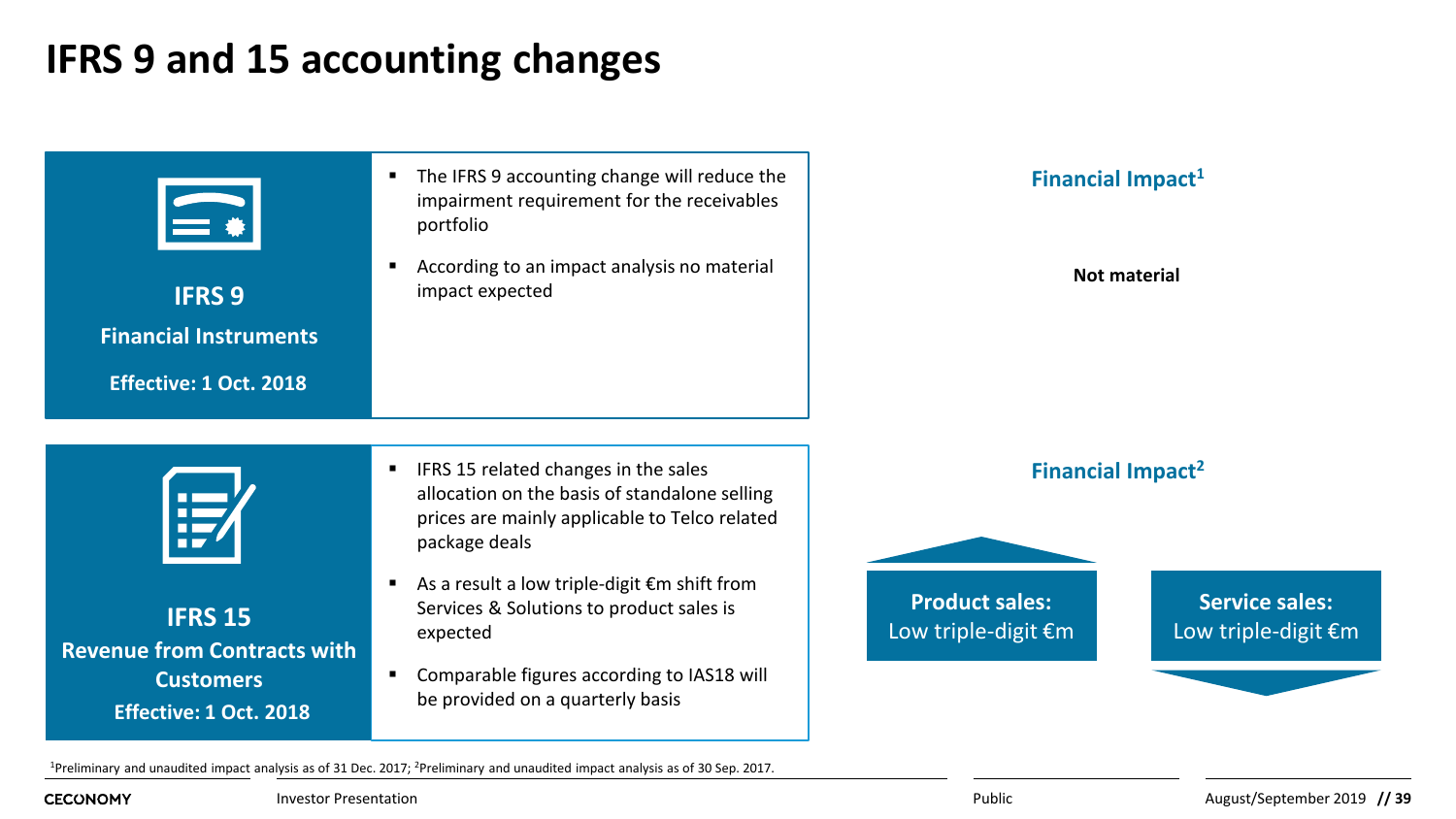## **CECONOMY's new shareholder structure**

![](_page_39_Figure_1.jpeg)

#### **Pre-transaction structure based on voting rights\***

#### **Post-transaction structure based on voting rights\***

![](_page_39_Figure_4.jpeg)

| <b>Shareholder</b> | <b>Number of</b><br>voting rights | $%$ of<br>voting rights* | Date of<br>publication |
|--------------------|-----------------------------------|--------------------------|------------------------|
| Haniel             | 81,015,280                        | 22.71%                   | 13 May 2015            |
| Meridian Stiftung  | 51,117,363                        | 14.33%                   | 16 July 2018           |
| freenet            | 32,633,555                        | 9.15%                    | 12 July 2018           |
| <b>Beisheim</b>    | 23,615,334                        | 6.62%                    | 18 July 2018           |
| Total              | 356,743,118                       |                          |                        |

In addition: 2,677,966 non-voting preference shares outstanding

\* Calculated on the basis of the number of voting rights in disclosures pursuant to section 40 para. 1 sentence 1 WpHG

**CECONOMY** 

**Investor Presentation Public**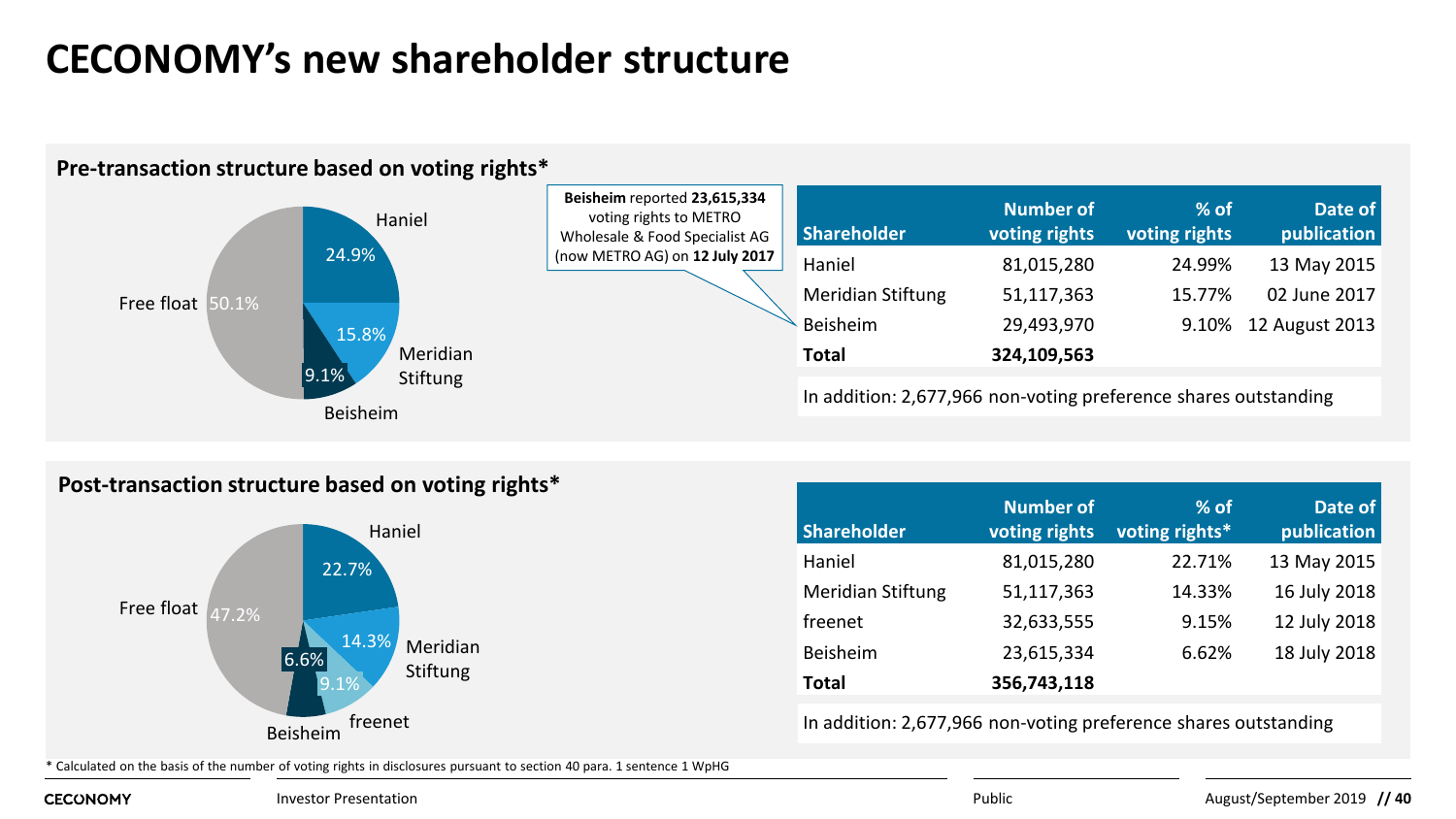## **Fnac Darty consolidation**

|                |                     | <b>FNAC H1 2019</b> |                     |                | <b>FNAC H2 2019</b> |                |              | <b>FNAC H1 2020</b> |                     |                |                     |                |  |
|----------------|---------------------|---------------------|---------------------|----------------|---------------------|----------------|--------------|---------------------|---------------------|----------------|---------------------|----------------|--|
|                |                     |                     |                     |                |                     |                |              |                     |                     |                |                     |                |  |
|                |                     |                     |                     |                |                     |                |              |                     |                     |                |                     |                |  |
|                | <b>CEC Q2 18/19</b> |                     | <b>CEC Q3 18/19</b> |                | <b>CEC Q4 18/19</b> |                | CEC Q1 19/20 |                     | <b>CEC Q2 19/20</b> |                | <b>CEC Q3 19/20</b> |                |  |
| 31.12.<br>2018 |                     | 31.03.<br>2019      |                     | 30.06.<br>2019 |                     | 30.09.<br>2019 |              | 31.12.<br>2019      |                     | 31.03.<br>2020 |                     | 30.06.<br>2020 |  |

■ Our c.24% stake in Fnac Darty is accounted for as "Investment accounted for using the equity method" on the balance sheet

- The share of Fnac Darty's net income will be reported in our EBITDA and EBIT
- Due to Fnac Darty's semi-annual reporting of net income, we will report our earnings share semi-annually in Q2 and Q4
- Our share of **dividends**, should there be any dividends, will be recognised **earnings-neutral** in our cash flow statement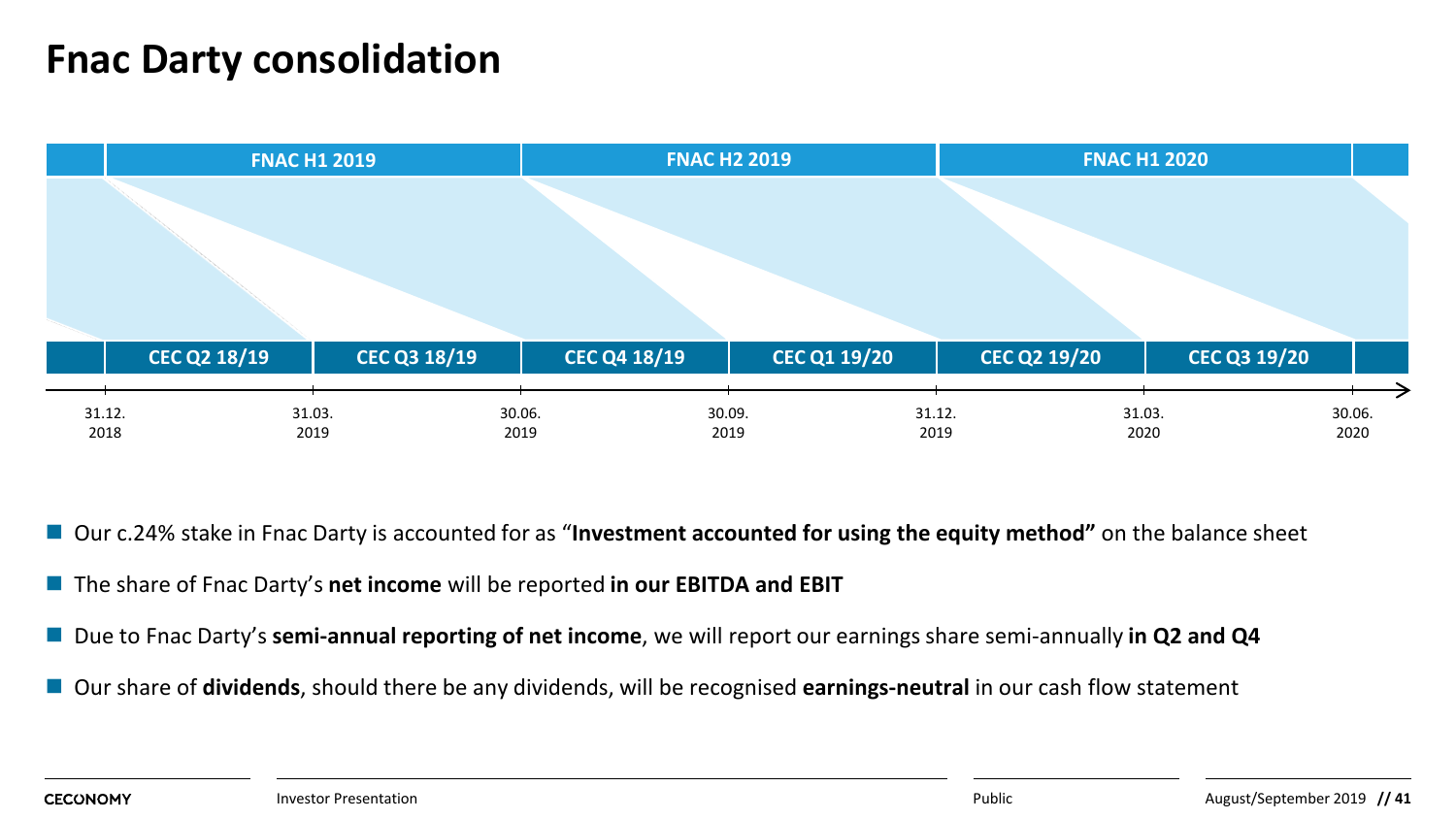## **Store network**

|                       | 31/03/2019 | <b>Openings</b> | <b>Closures</b> | 30/06/2019     |
|-----------------------|------------|-----------------|-----------------|----------------|
| Germany               | 432        | 0               | $-1$            | 431            |
| Austria               | 52         | 0               | 0               | 52             |
| Switzerland           | 26         | 0               | 0               | 26             |
| Hungary               | 25         | 7               | 0               | 32             |
| <b>DACH</b>           | 535        | 7               | $^{-1}$         | 541            |
| Belgium               | 28         | 0               | 0               | 28             |
| Greece                | 12         | 0               | 0               | 12             |
| Italy                 | 116        | 1               | 0               | 117            |
| Luxembourg            | 2          | 0               | 0               | $\overline{2}$ |
| Netherlands           | 49         | 0               | 0               | 49             |
| Portugal              | 10         | 0               | 0               | 10             |
| Spain                 | 87         | 0               | 0               | 87             |
| Western/S. Europe     | 304        | 1               | 0               | 305            |
| Poland                | 89         | 1               | 0               | 90             |
| Turkey                | 71         | 2               | 0               | 73             |
| <b>Eastern Europe</b> | 160        | 3               | 0               | 163            |
| Sweden                | 28         | 0               | 0               | 28             |
| <b>Others</b>         | 28         | 0               | 0               | 28             |
| <b>CECONOMY</b>       | 1,027      | 11              | $-1$            | 1,037          |

## **Highlights 31/03/2019 Openings Closures 30/06/2019**

**Selective expansion** with 11 openings: 2 stores in Turkey and 1 each in Italy and Poland + 7 Shop-in-Shops with Tesco in Hungary

#### **1 store closure** in Germany

- **Average store size** reduced by c. -1.2% since March 2019 to 2,656 sqm, mainly due to openings of Shop-in-Shops and small-area store formats as well as further store rightsizings
- **Low double-digit number of net openings** excl. Shop-in-Shops for FY 18/19 expected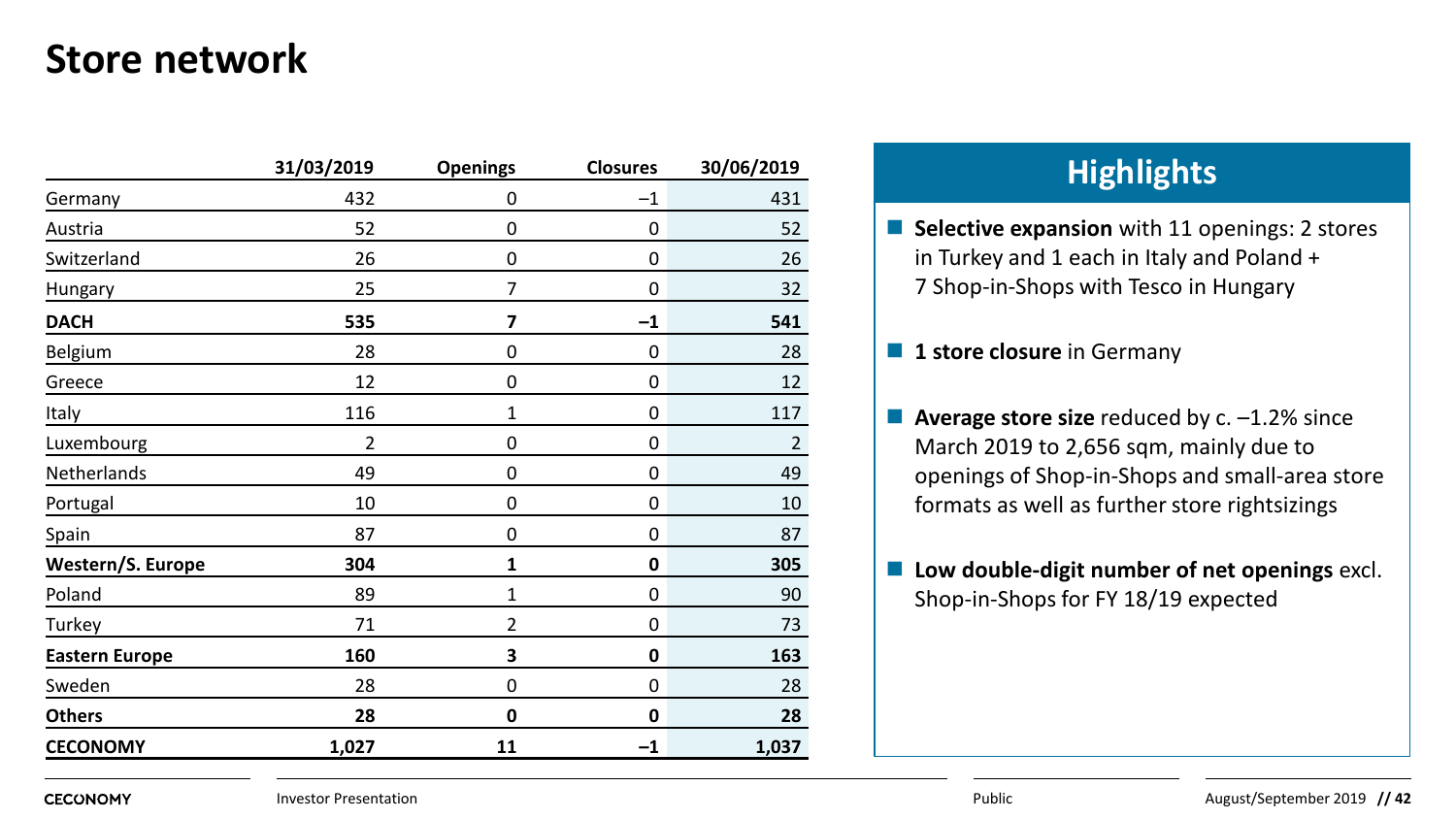## **Sales & number of stores by country**

|                                |          | Sales (€m) |  |          | <b>Number of Stores</b> |                 |          |  |  |  |
|--------------------------------|----------|------------|--|----------|-------------------------|-----------------|----------|--|--|--|
|                                | FY 16/17 | FY 17/18   |  | FY 16/17 | <b>Openings</b>         | <b>Closures</b> | FY 17/18 |  |  |  |
| Germany                        | 10,556   | 10,340     |  | 429      | 5                       | $-2$            | 432      |  |  |  |
| Austria                        | 1,169    | 1,161      |  | 50       | 2                       | 0               | 52       |  |  |  |
| Switzerland                    | 635      | 569        |  | 27       | 1                       | $-1$            | 27       |  |  |  |
| <b>Hungary</b>                 | 302      | 340        |  | 24       | 0                       | 0               | 24       |  |  |  |
| <b>DACH</b>                    | 12,662   | 12,410     |  | 530      | 8                       | $-3$            | 535      |  |  |  |
| Belgium                        | 686      | 701        |  | 28       | 1                       | 0               | 29       |  |  |  |
| Greece                         | 187      | 186        |  | 12       | 0                       | 0               | 12       |  |  |  |
| Italy <sup>1</sup>             | 2,064    | 2,096      |  | 116      | 1                       | $-2$            | 115      |  |  |  |
| Luxembourg                     | 63       | 65         |  | 2        | 0                       | 0               | 2        |  |  |  |
| Netherlands                    | 1,590    | 1,581      |  | 49       | 0                       | 0               | 49       |  |  |  |
| Portugal                       | 133      | 146        |  | 10       | 0                       | 0               | 10       |  |  |  |
| Spain                          | 1,967    | 2,002      |  | 83       | 2                       | 0               | 85       |  |  |  |
| Western/S. Europe <sup>1</sup> | 6,691    | 6,777      |  | 300      | 4                       | $-2$            | 302      |  |  |  |
| Poland                         | 1,033    | 1,037      |  | 86       | 3                       | $-3$            | 86       |  |  |  |
| Turkey                         | 666      | 651        |  | 53       | 18                      | 0               | 71       |  |  |  |
| <b>Eastern Europe</b>          | 1,699    | 1,689      |  | 139      | 21                      | $-3$            | 157      |  |  |  |
| Sweden                         | 474      | 462        |  | 27       | 1                       | 0               | 28       |  |  |  |
| <b>Others</b>                  | 553      | 542        |  | 27       | 1                       | $\mathbf 0$     | 28       |  |  |  |
| CECONOMY <sup>1</sup>          | 21,605   | 21,418     |  | 996      | 34                      | 8               | 1,022    |  |  |  |

Note: All figures shown from continued operations. <sup>1</sup> Sales figures for Italy for 2016/17 and 2017/18 were restated to present revenues related to extended warranties on a net basis.

**CECONOMY**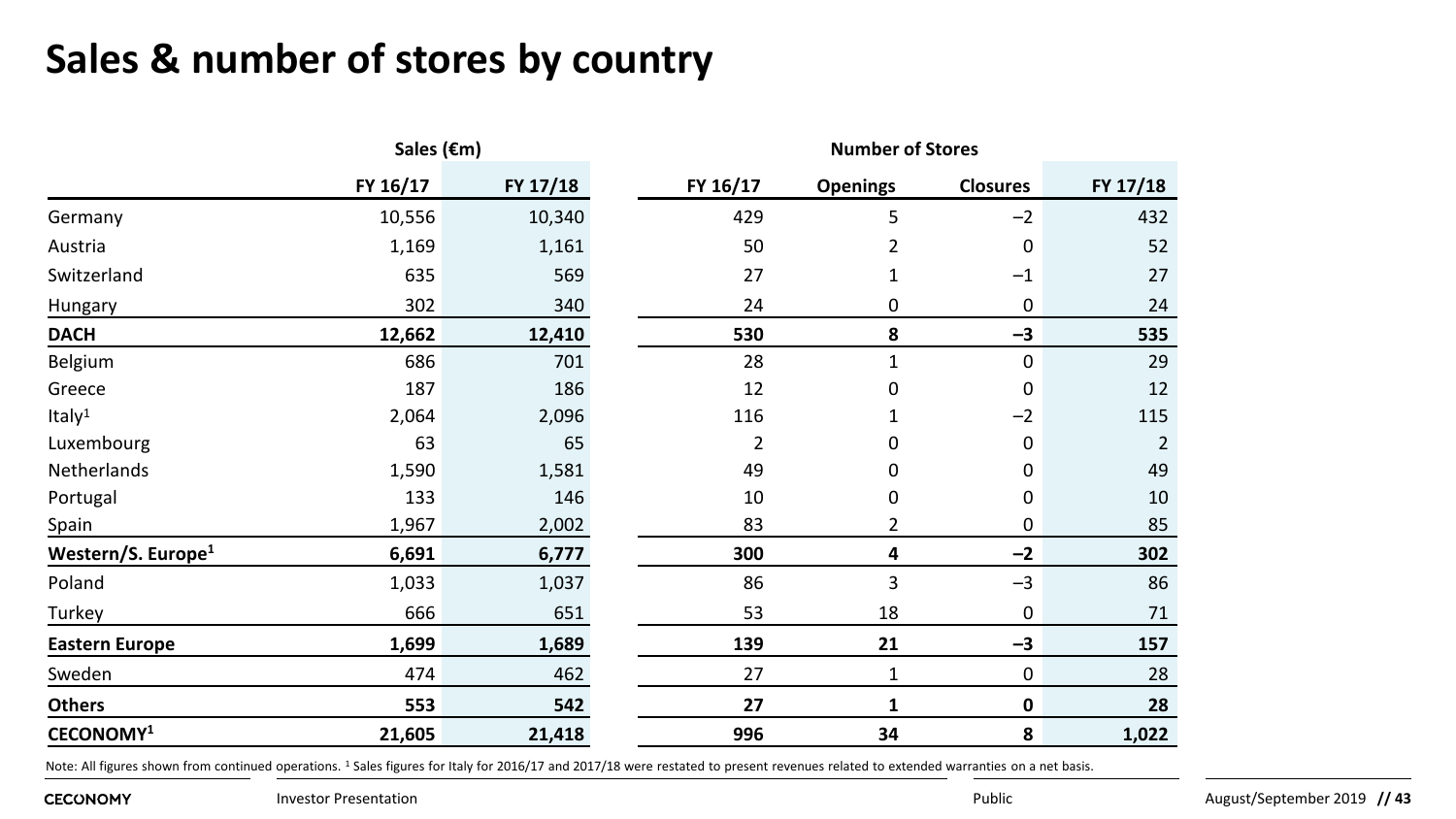## **Financial calendar and events**

#### **Financial calendar**

| Q4/FY 2018/19 trading statement | <b>24 October 2019</b> |
|---------------------------------|------------------------|
| <b>FY 2018/19 results</b>       | 17 December 2019       |

#### **Upcoming events**

| <b>Roadshow Frankfurt</b>                               | <b>14 August 2019</b> |
|---------------------------------------------------------|-----------------------|
| <b>Commerzbank Sector Conference (IR only)</b>          | <b>29 August 2019</b> |
| <b>Roadshow US &amp; GS Global Retailing Conference</b> | 3-5 September 2019    |
| <b>Roadshow Paris</b>                                   | 11-12 September 2019  |